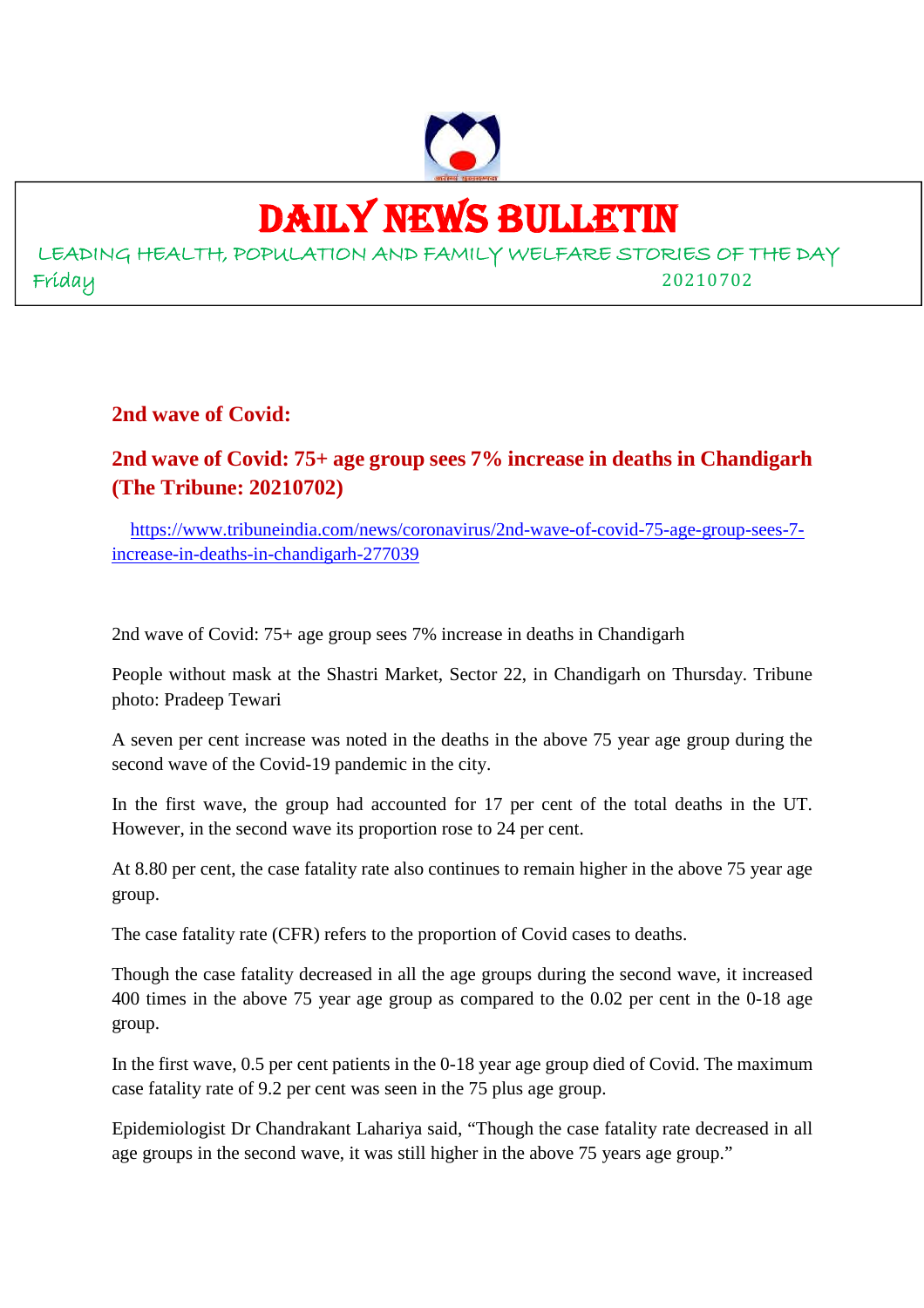"The government needs better reforms and healthcare practices for patients in this age group to save deaths. Due to better clinical experience and facilities in hospitals, the CFR in all age groups has reduced as compared to the first wave."

There was a decrease of four per cent in the proportion of deaths in the 45-60 years age group during the second wave. The group accounted for 36 per cent of the total deaths during the first wave. However, in the second it accounted for 32 per cent deaths.

The proportion of deaths in the 19-45 years age group increased by 1.5 per cent during the second wave.

"Statistically, there is not much difference in deaths from the first to second wave in any age group. It rules out the perception that a lot of younger people died during the second wave," said Dr Lahariya.

The first wave corresponds to the August-September period last year, whereas the second wave ran from April to May this year. As many as 374 Covid deaths took place in the city during the second wave. The city had reported 147 deaths in the first wave.

| <b>COVID DEATHS (FIRST AND SECOND WAVE)</b> |                                   |                            |                              |                            |  |
|---------------------------------------------|-----------------------------------|----------------------------|------------------------------|----------------------------|--|
| Age group                                   | <b>First wave</b><br>(Aug & Sept) | % of total<br>deaths (147) | Second wave<br>(April & May) | % of total<br>deaths (374) |  |
| $0 - 18$                                    | 6                                 | 4%                         |                              | 0.2%                       |  |
| 19-44                                       | 17                                | 11.5%                      | 49                           | 13%                        |  |
| 45-60                                       | 53                                | 36%                        | 118                          | 32%                        |  |
| 61-75                                       | 46                                | 31%                        | 116                          | 31%                        |  |
| 75 above                                    | 25                                | 17%                        | 90                           | 24%                        |  |

## **COVID-19 CASES** (FIRST AND SECOND WAVE)

### **CASE FATALITY RATE** (FIRST AND SECOND WAVE)

| Age group  | <b>First wave</b> | Second wave |
|------------|-------------------|-------------|
| $0 - 18$   | 10.8%             | 10%         |
| 19-44      | 52%               | 54%         |
| 45-60      | 25.4%             | 22.9%       |
| 61-75      | 8.4%              | 9.5%        |
| 75 & above | 2.4%              | 3%          |

| Age group  | <b>First wave</b> | Second wave |
|------------|-------------------|-------------|
| $0 - 18$   | 0.5%              | 0.02%       |
| 19-44      | 0.20%             | 0.2%        |
| 45-60      | 1.9%              | 1.5%        |
| 61-75      | 4.9%              | 3.6%        |
| 75 & above | $9.2\%$           | 8.8%        |
|            |                   |             |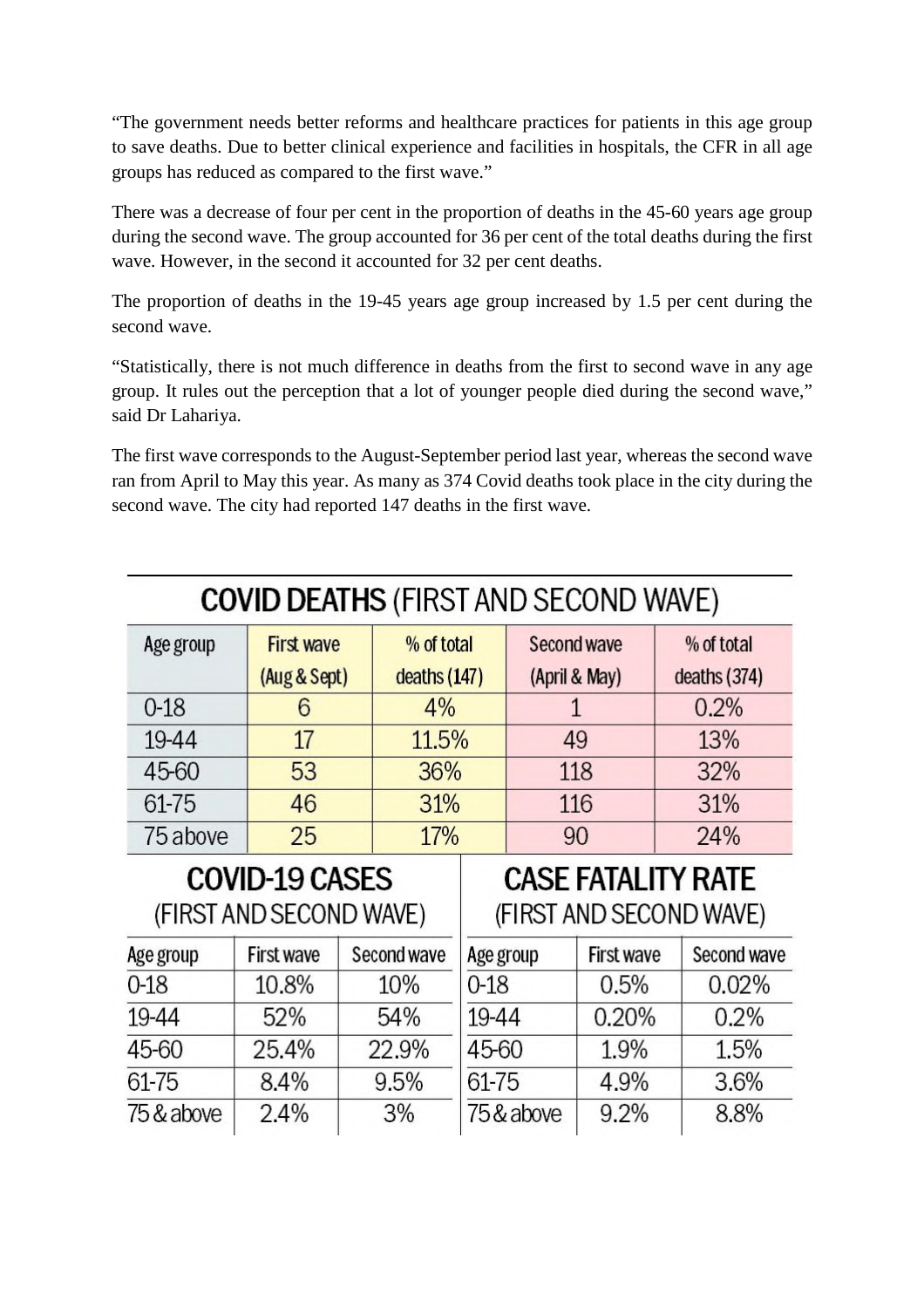#### **Covid changes blood cells: Study**

#### **Covid changes blood cells: Study(The Tribune: 20210702)**

Covid-19 has the potential to significantly change the size and stiffness of red and white blood cells, a team of German scientists has found. - File photo

Covid-19 has the potential to significantly change the size and stiffness of red and white blood cells, a team of German scientists has found.

In some cases, the effect may continue for months, a possible reason why some affected people continue to complain of symptoms long after an infection. During Covid, blood circulation is often impaired and dangerous vascular occlusions can occur. — IANS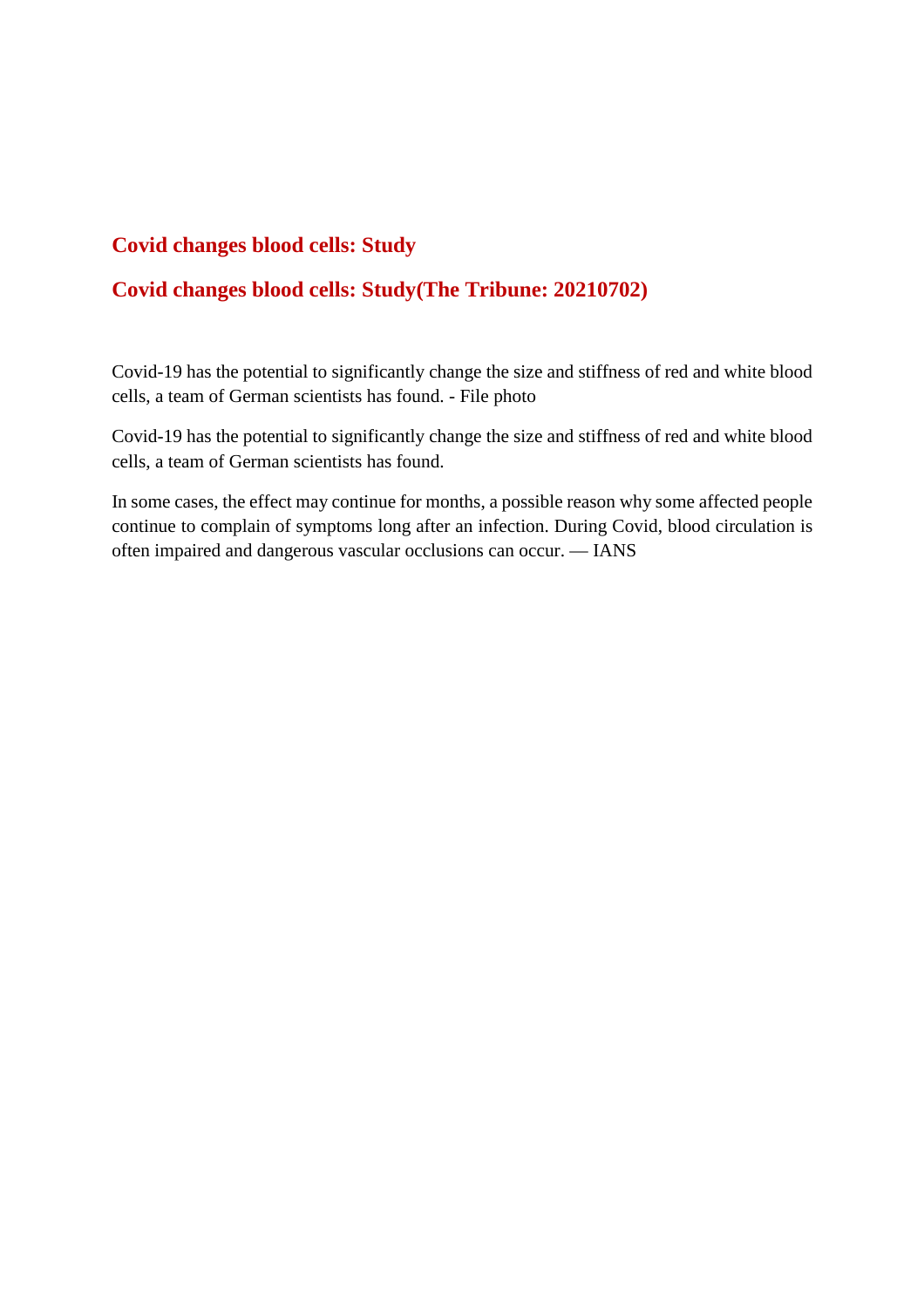

#### **India's Zydus Cadila**

#### **India's Zydus Cadila seeks emergency use approval of Covid vaccine(The Tribune: 20210702)**

The candidate, if approved, would become India's second successful home-grown Covid shot and help ease the country's severe vaccine shortage

https://www.tribuneindia.com/news/coronavirus/indias-zydus-cadila-seeks-emergency-useapproval-of-covid-vaccine-276694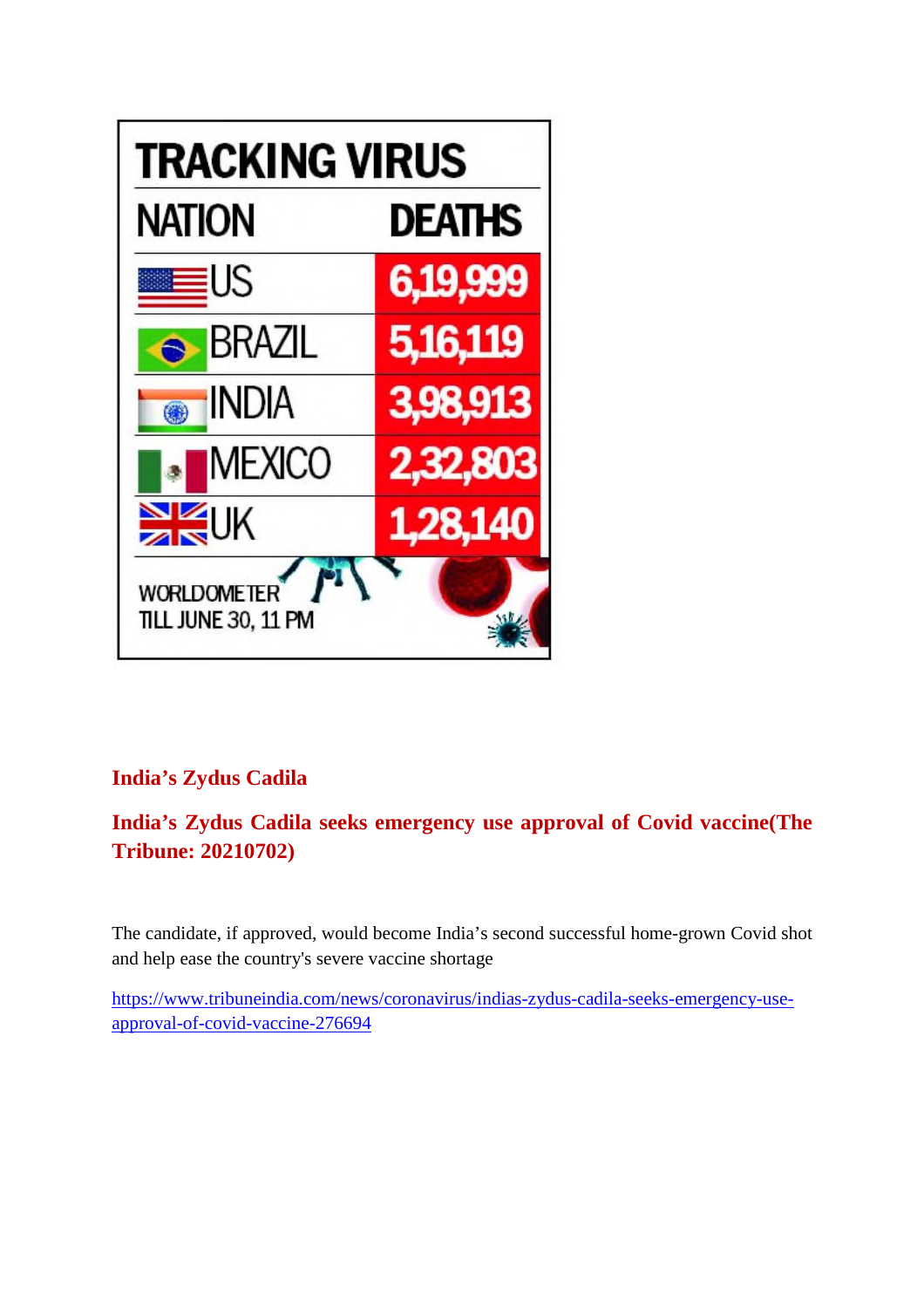India's Zydus Cadila seeks emergency use approval of Covid vaccine

Indian drugmaker Zydus Cadila said on Thursday that it had applied to the country's drug regulator for emergency use approval of its Covid vaccine, which showed a 66.6 per cent efficacy against positive cases in an interim analysis.

The candidate, if approved, would become India's second successful home-grown Covid shot and help ease the country's severe vaccine shortage.

Coronavirus cases in India have dropped from a devastating peak in April and May; however, experts warned of a third wave and reiterated that widespread vaccination remains one of the best defences against the pandemic.

Zydus said the vaccine, which is a three-course regimen, showed safety and efficacy in a latestage trial with more than 28,000 volunteers across the country, including about 1,000 subjects in the 12-18-year age group.

The drugmaker said it is also evaluating a two-dose regimen for the shot and the immunogenicity results of the shorter course had been found to be comparable with the threedose regimen.

"This will further help in reducing the full-course duration of vaccination," the drugmaker said, adding that it planned to manufacture up to 120 million doses of the shot annually.

An approval for the vaccine, ZyCoV-D, would make it the fifth shot authorised for use in India. The country has already approved vaccines from Moderna, AstraZeneca and partner Serum Institute of India, Bharat Biotech, and Russia's Gamaleya Institute.

Zydus said the study was carried out "during the peak of the second wave of Covid" in India and reaffirmed the vaccine's efficacy against new mutant variants, especially, the Delta variant. However, it did not disclose efficacy rate against those variants. Reuters

#### **Zydus seeks nod for vaccine**

#### **'Efficacy 67%': Zydus seeks nod for (Hindustan Times: 20210702)**

**vaccinehttps://epaper.hindustantimes.com/Home/ArticleView**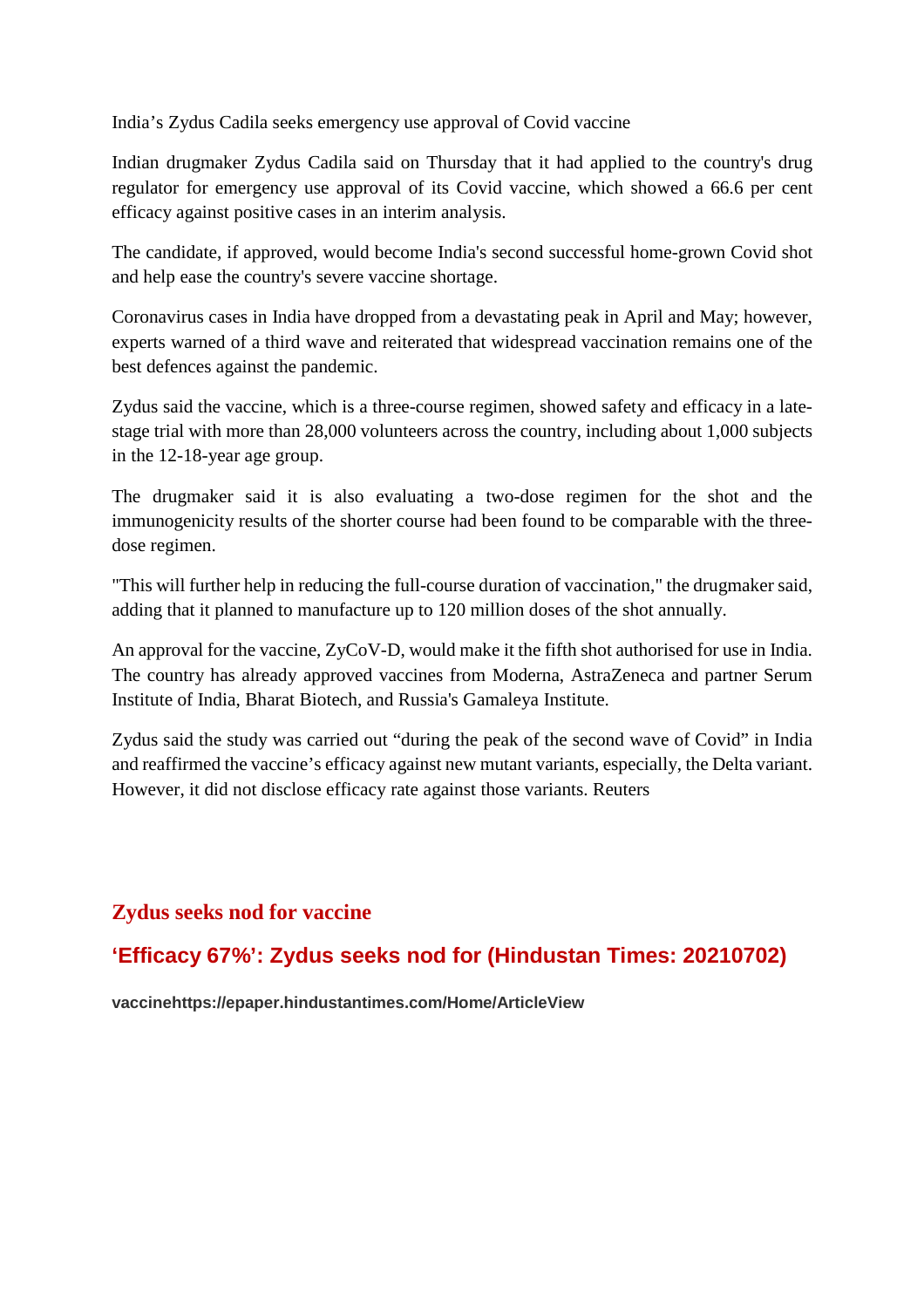## A IOOK AT ZYLOV-D



Drugmaker Zydus Cadila said on Thursday it has applied for emergency use approval of its three-dose Covid-19 vaccine candidate, which has shown an efficacy rate of 66.6% in an interim analysis of its phase 3 trials.

The company said that this is the first coronavirus vaccine using a DNA plasmid in advanced trials, and the first in India to be tested in a large group of adolescents. If approved, it will be India's second home-grown vaccine, and the fifth overall to be cleared for use in the country after Covishield, Covaxin, Sputnik V and Moderna.

"As the first ever plasmid DNA vaccine for human use, ZyCoV-D has proven its safety and efficacy profile in our fight against COVID-19. The vaccine when approved will help not only adults but also adolescents in the 12 to 18 years age group," said Sharvil Patel, managing director of Cadila Healthcare, in a statement by the company.

The clinical trials included 28,000 people who were split into two groups that either received the vaccine or a placebo. Among them were 1,000 volunteers in the 12-18 age group. The company has not yet released data from its previous phases.

It also announced that the vaccine worked as well as a two-dose regimen as it did in the threedose formulation that it was tested in, and data pertaining to that has been submitted to the regulator for scrutiny.

Zydus, which aims to produce up to 120 million doses annually, said its study coincided with the peak of India's second wave of infections and affirmed its efficacy against mutations, especially the Delta variant. It did not, however, disclose its efficacy against those variants.

According to the company, the tolerability profile among the adolescents was similar to what was seen in the adult population. Primary efficacy of 66.6% was attained for symptomatic RT-PCR positive cases in the interim analysis.

The company said there were no moderate cases of Covid-19 in the vaccine arm, though it did not disclose how many cases the interim analysis was based on.

"We are making constructs for variants for future upgrade, if needed. Interim data has been submitted, and we will submit more data as it gets analysed to the regulator in due course. We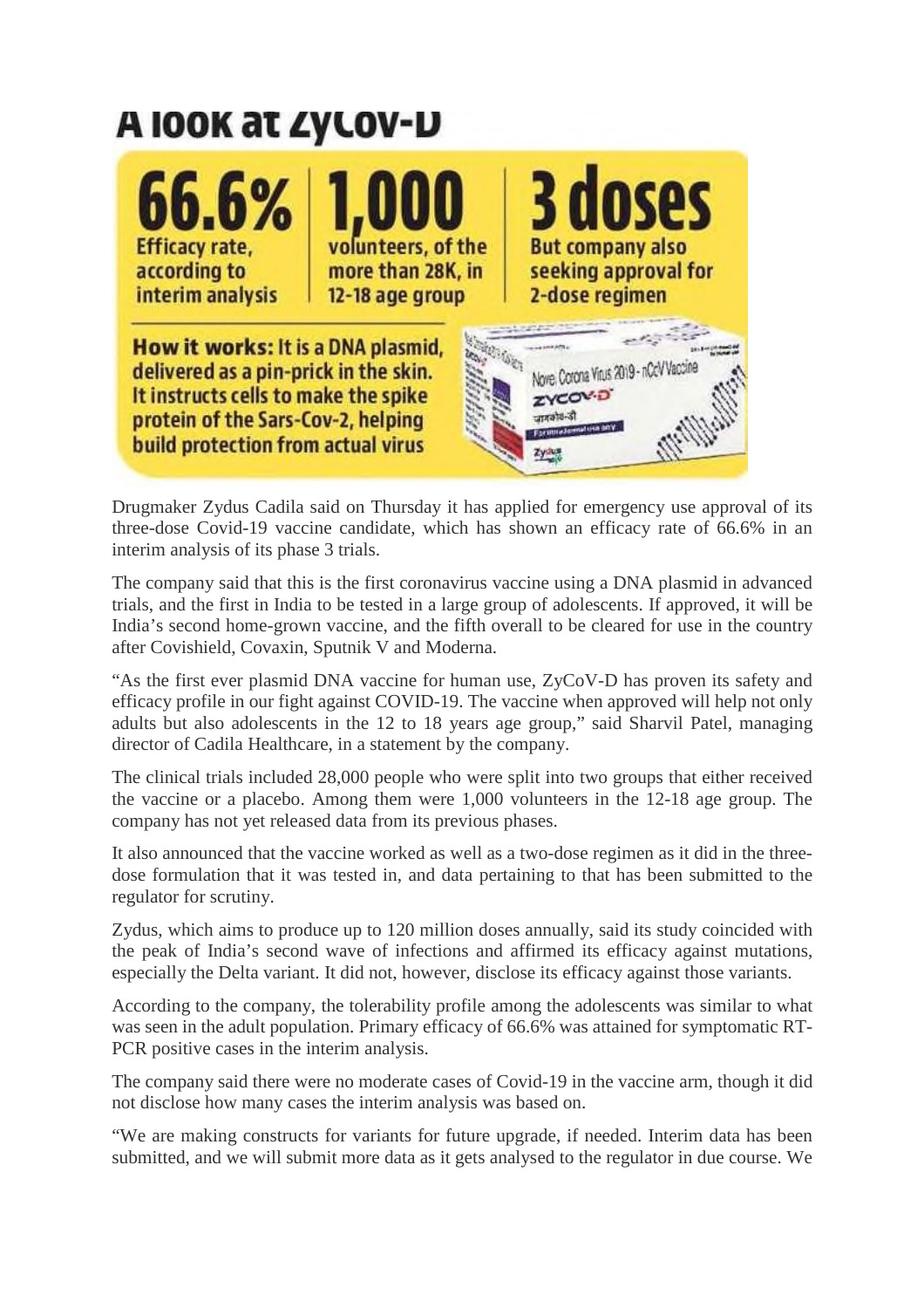haven't reported any major side-effects for the vaccine. In fact, side-effects are similar to the placebo arm," said Patel.

Patel added that the vaccine candidate has exhibited robust immunogenicity, and tolerability and safety profile in the adaptive phase 1/2 clinical trials carried out earlier.

On pricing, the executive said no discussions had taken place but added that this will be discussed once regulatory approvals are in place and will depend on doses, technology, etc.

ZyCoV-D is an intradermal vaccine that can be applied using a needle-free applicator, which could help significantly reduce side effects.

The vaccine is stored at 2-8°C but has shown good stability at temperatures of 25°C for at least three months, the company said.

Experts say an efficacy rate of 66.6% is "decent". "As per WHO threshold, 50% and above efficacy is approved for a respiratory vaccine," said Dr GC Khilnani, former head of pulmonology department, All India Institute of Medical Sciences, Delhi.

The company has not begun stockpiling the vaccine, as it is currently in the process of putting together a new production facility that is likely to be up and running by July end.

"We are currently in the scale-up phase. We could produce 5 crore (50 million) doses by December, with production likely to start by mid August or early September. Afterwards we plan to have a sustained production of 1-1.2 crore (10-12 million) vaccine doses per month," said Patel.

#### **Pandemic-hit**

#### **Relief and recompense: On ex gratia for the pandemic-hit (The Hindu: 20210702)**

https://www.thehindu.com/opinion/editorial/relief-and-recompense-the-hindu-editorial-onex-gratia-for-the-covid-19-hit/article35086772.ece

The judiciary did well to assert the rights of pandemic-hit workers and families

It is a matter of relief and satisfaction that the Supreme Court has prodded the Union government to perform its statutory duty of fixing a compensation for the families of those who lost their kin to the COVID-19 pandemic. The order comes close on the heels of a slew of directions on registering the country's vast unorganised workforce and its army of inter-State labourers on a national database and ensuring that none of them went hungry. On the issue of making an ex gratia payment to those affected by the pandemic, a notified disaster under the Disaster Management Act, the Centre initially took the untenable stand that it lacked the financial resources to compensate for every COVID-19 death. However, it later admitted that it was not the adequacy of resources that made it avoid any compensation, but rather its decision to prioritise expenditure in response to the pandemic. It is indeed true that unlike more frequent disasters such as cyclones, earthquakes and floods, a pandemic that has hit every country is not a one-time calamity, but an ongoing and prolonged phenomenon. However, the Court has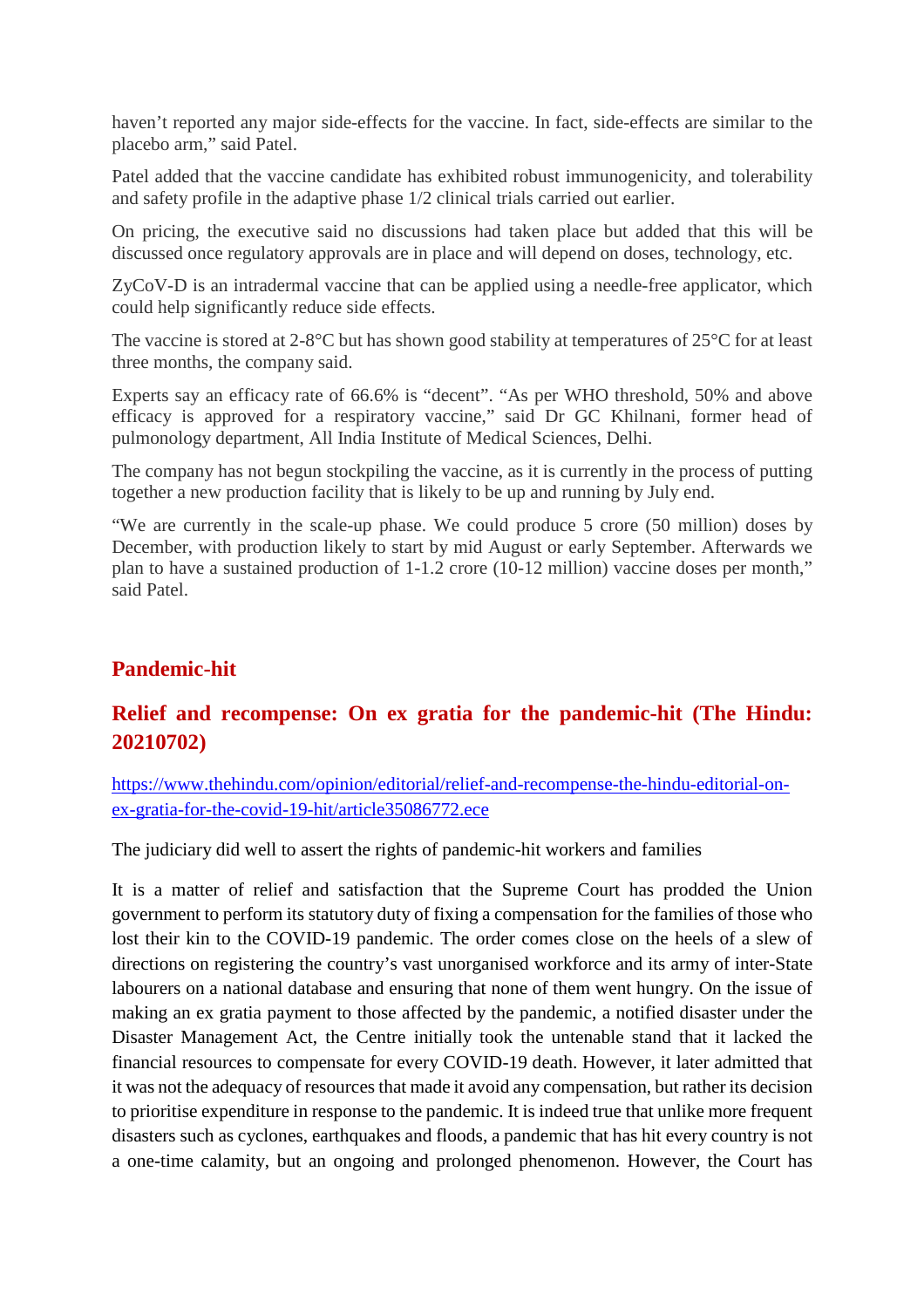rightly found that this was not reason enough for the Government to evade its duty to include ex gratia assistance on account of loss of life in its guidelines for "minimum standards of relief" to those hit by the disaster. The Court correctly did not fix a compensation amount for each death, leaving it to a policy decision by the National Disaster Management Authority and the Centre.

#### **Vaccine shortage**

#### **BBMP struggles with vaccine shortage (The Hindu: 20210702)**

While 50% of the estimated adult population in the city has received at least one shot of either Covishield or Covaxin, the Bruhat Bengaluru Mahanagara Palik

#### **Vaccination**

#### **July 7 deadline to vaccinate college students and staff (The Hindu: 20210702)**

https://www.thehindu.com/news/national/karnataka/july-7-deadline-to-vaccinate-collegestudents-and-staff/article35088637.ece

Deputy Chief Minister and Higher Education C.N. Ashwath Narayan has asked Vice-Chancellors (VCs) of all the universities to ensure that students above 18 are vaccinated by July 7.

#### **Delta variant**

#### **Delta variant to become dominant strain of COVID-19 in coming months: WHO (The Hindu: 20210702)**

https://www.thehindu.com/sci-tech/health/delta-variant-to-become-dominant-strain-of-covid-19-in-coming-months-who/article35071265.ece

The World Health Organization said the Delta variant of COVID-19 is now present in nearly 100 countries.

The World Health Organization (WHO) has said the Delta variant of COVID-19 is now present in nearly 100 countries as per conservative estimates, and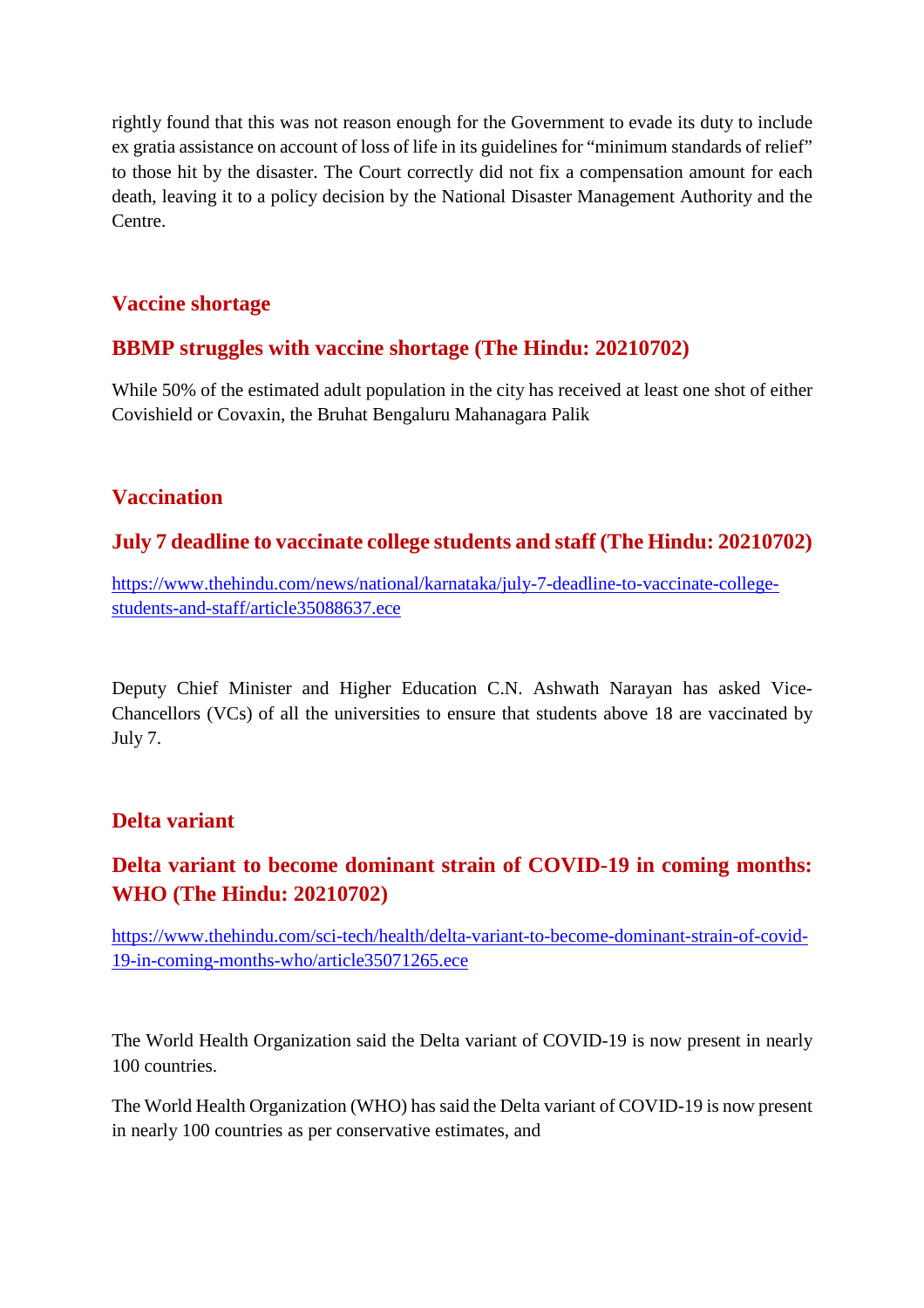#### **AstraZeneca doses**

#### **Ten month gap between AstraZeneca doses sees highest antibody boost: Oxford study (The Hindu: 20210702)**

https://www.thehindu.com/sci-tech/health/ten-month-gap-between-astrazeneca-doses-seeshighest-antibody-boost-oxford-study/article35019890.ece

Study also reported reduced common adverse events after the second dose

Two doses of the AstraZeneca vaccine administered 44-45 weeks apart generated nearly four times the level of antibodies than when the doses were

#### **Oral hygiene**

#### **Prolonged use of masks could affect oral hygiene, say dentists (The Hindu: 20210702)**

https://www.thehindu.com/sci-tech/health/prolonged-use-of-masks-could-affect-oralhygiene-say-dentists/article35071244.ece

The habit of brushing teeth fell significantly, leading to increased incidence of halitosis, according to an online survey conducted on dental treatment during the pandemic

Dentists, probably the most accustomed to wearing masks owing to their profession, say oral health may be compromised if people do not follow simple

#### **Black carbon**

#### **Black carbon linked to premature mortality (The Hindu: 20210702)**

https://www.thehindu.com/sci-tech/health/black-carbon-linked-to-prematuremortality/article35068981.ece

Black carbon results from incomplete burning of fossil fuel and studies have previously linked it to global warming.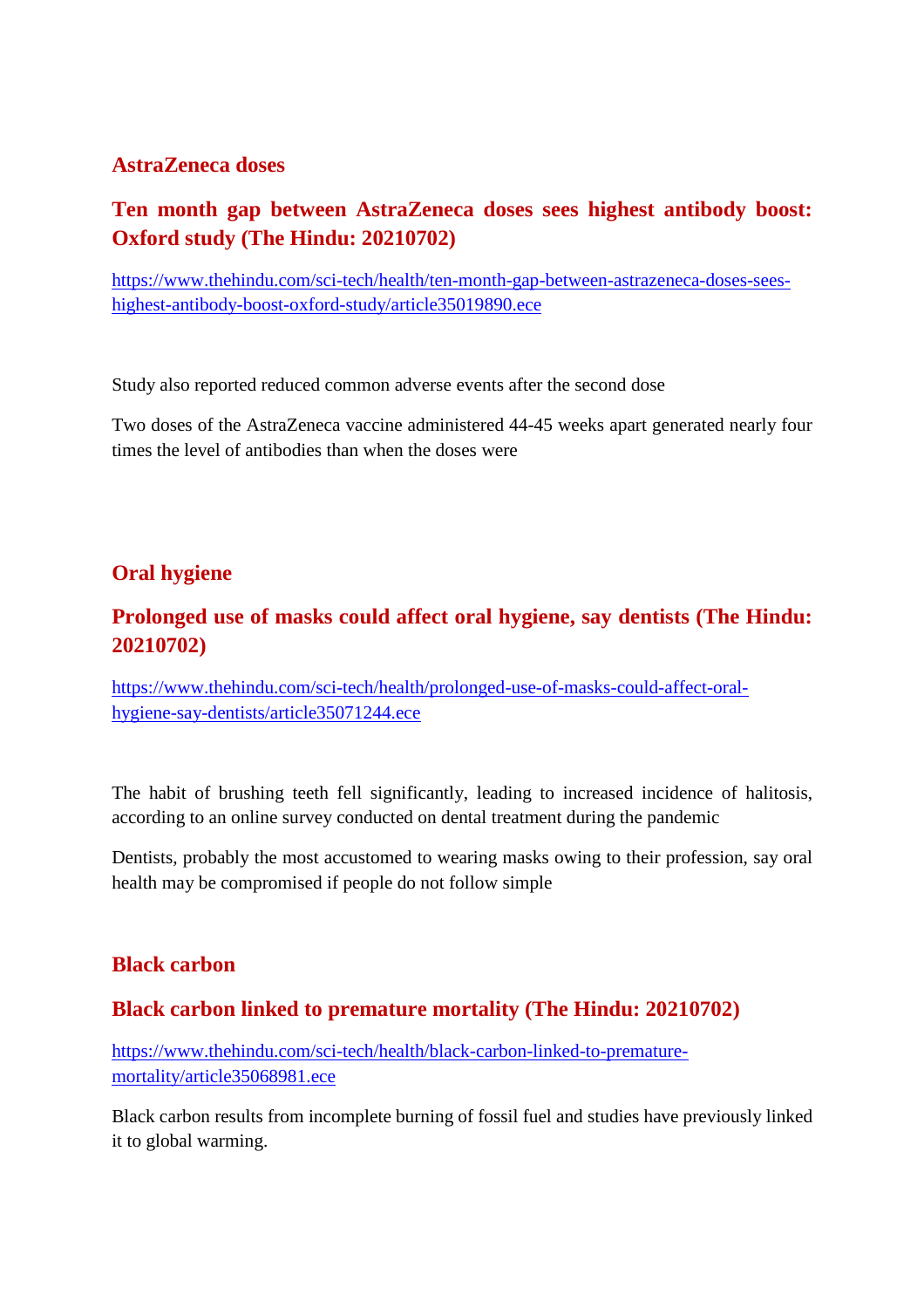Black carbon (BC), a form of particulate matter that results from carbon emissions, was most associated with premature mortality, according to a study

#### **Covishield Jab (The Asian Age: 20210702)**

http://onlineepaper.asianage.com/articledetailpage.aspx?id=15684151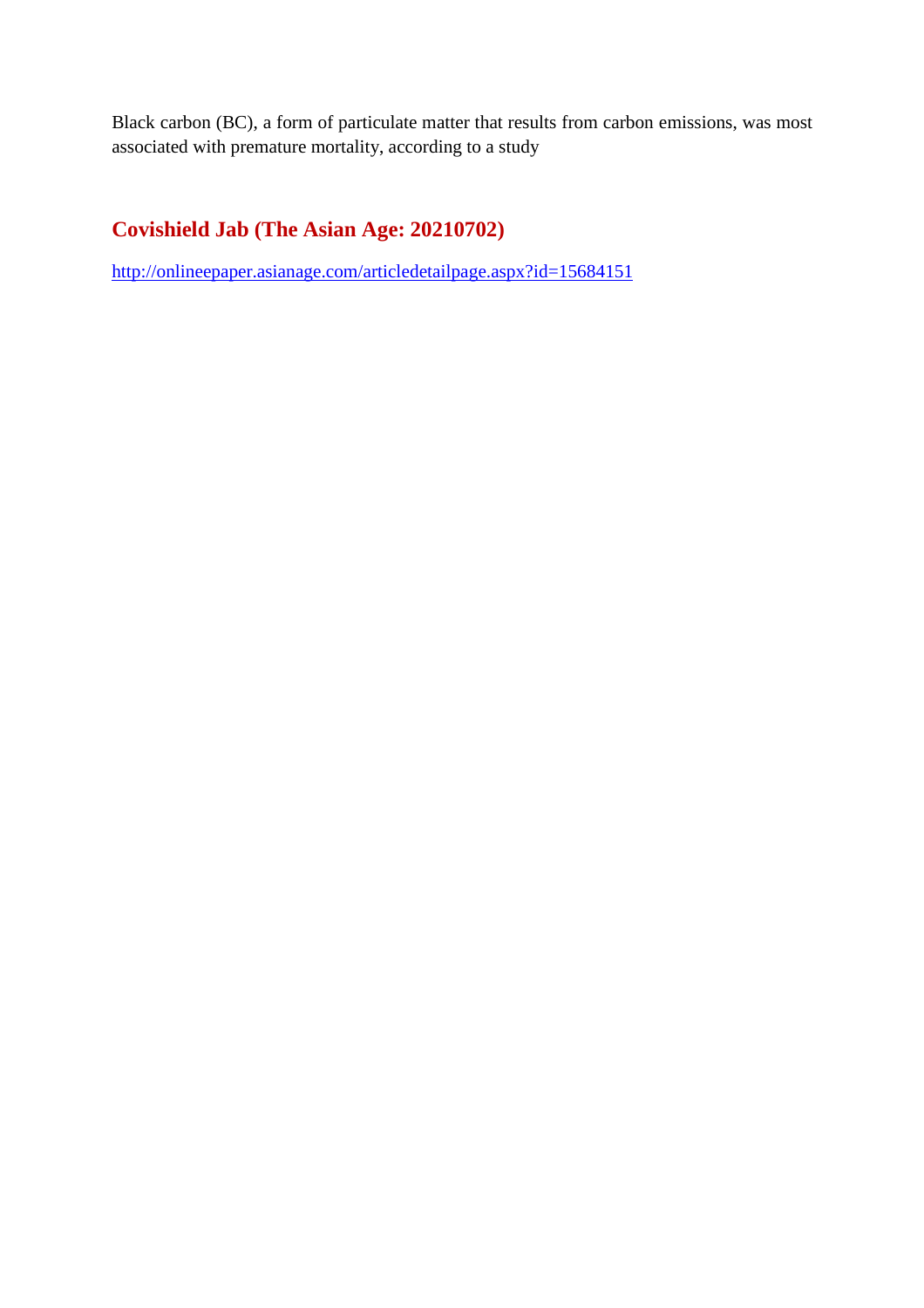## ■ More countries likely to lift travel restrictions soon **Nine European nations issue** 'Green Pass' to Covishield jab

#### **AGE CORRESPONDENT** with Agency Inputs NEW DELHI, JULY 1

A day after India flexed its muscle over discriminatopractice by the European Union with regard to Indian vaccines Covishield and Covaxin, nine EU countries gave their approval to the<br>AstraZeneca vaccine for a<br>"greenpass", allowing free<br>travel in the region of those vaccinated with<br>Covishield. These nine countries are Austria,<br>Germany, Slovenia, Greece, Iceland, Ireland, Spain, Estonia and<br>Switzerland while more<br>EU countries are expected to join in.

The European Union Digital Covid Certificate<br>framework, or the Green Pass, to facilitate free<br>movement during the<br>Covid pandemic, came<br>into effect on July 1 under which persons vaccinated with vaccines authorised the European Medicines Agency (EMA) will be exempt from travel restrictions within the EU. Individual member

states have the flexibility to accept vaccines that have been authorised at the national level or by the World Health<br>Organisation. However, THE EUROPEAN Union **Digital Covid Certificate** framework, or the Green Pass, to facilitate free movement during the Covid pandemic, came into effect on July 1 under which persons vaccinated with vaccines authorised by the **European Medicines** Agency (EMA) will be exempt from travel restrictions within the EU.

while Astra Zeneca's Vaxzevria is approved by<br>EU, the fate of its Indian Covishield version remains under suspense as the EMA has approved only four vaccines so far Pfizer-BioNTech's Comirnaty, Moderna's<br>Covid vaccine, the AstraZeneca shot manufactured and sold in<br>Europe as Vaxzervria, and Johnson & Johnson's Janssen.

India has already asked the EU member countries to individually consider allowing Indians who have taken Covishield and Covaxin vaccines and want to travel to Europe.

There has been apprehension in India that people who took Covishield and Covaxin jabs are

#### **A DAY AFTER INDIA**

flexed its muscle over discriminatory practice by the European Union with regard to Indian vaccines Covishield and Covaxin, nine EU countries gave their approval to the AstraZeneca vaccine for a<br>'green pass', allowing free travel in the region of those vaccinated with Covishield. They include Germany and Switzerland.

unlikely to be eligible for travel to the European Union member states<br>
under its "Green Pass"<br>
scheme. The EU Digital Covid certificate or<br>'Green Pass' will be mandatory to travel to<br>European countries and the document will serve as proof that a person is vaccinated against Covid-19

External affairs minister S. Jaishankar on Tuesday took up the issue of inclusion of Covishield in the EU digital Covid certificate scheme during ertime with Josep<br>Borrell Fontelles, the<br>High Representative of<br>the European Union. The meeting took place on the<br>sidelines of a G20 meeting in Italy.

### **UK opens work** visa route for students from foreign nations

AGE CORRESPONDENT NEW DELHI, JULY 1

Britain on Thursday<br>announced that it has<br>opened a "new graduation route" that will allow<br>international students, including those from<br>India, to stay longer in the UK after they have fin-<br>ished their studies there. The Graduate route visa. announced last year by UK home secretary Priti Patel, offers overseas students the option to apply for the right to stay in the country for job experi-<br>ences at the end of their university courses.

The graduate route visa. open for applications from this week, is for international graduates who have been awarded their degree from a recognised UK university to stay on and look for work for at least two years, or three years for Doctoral PhD students

Applicants do not need a job offer to apply and, crucially, there are no Turn to Page 4

#### Vaccine Drive (The Asian Age: 20210702)

http://onlineepaper.asianage.com/articledetailpage.aspx?id=15684173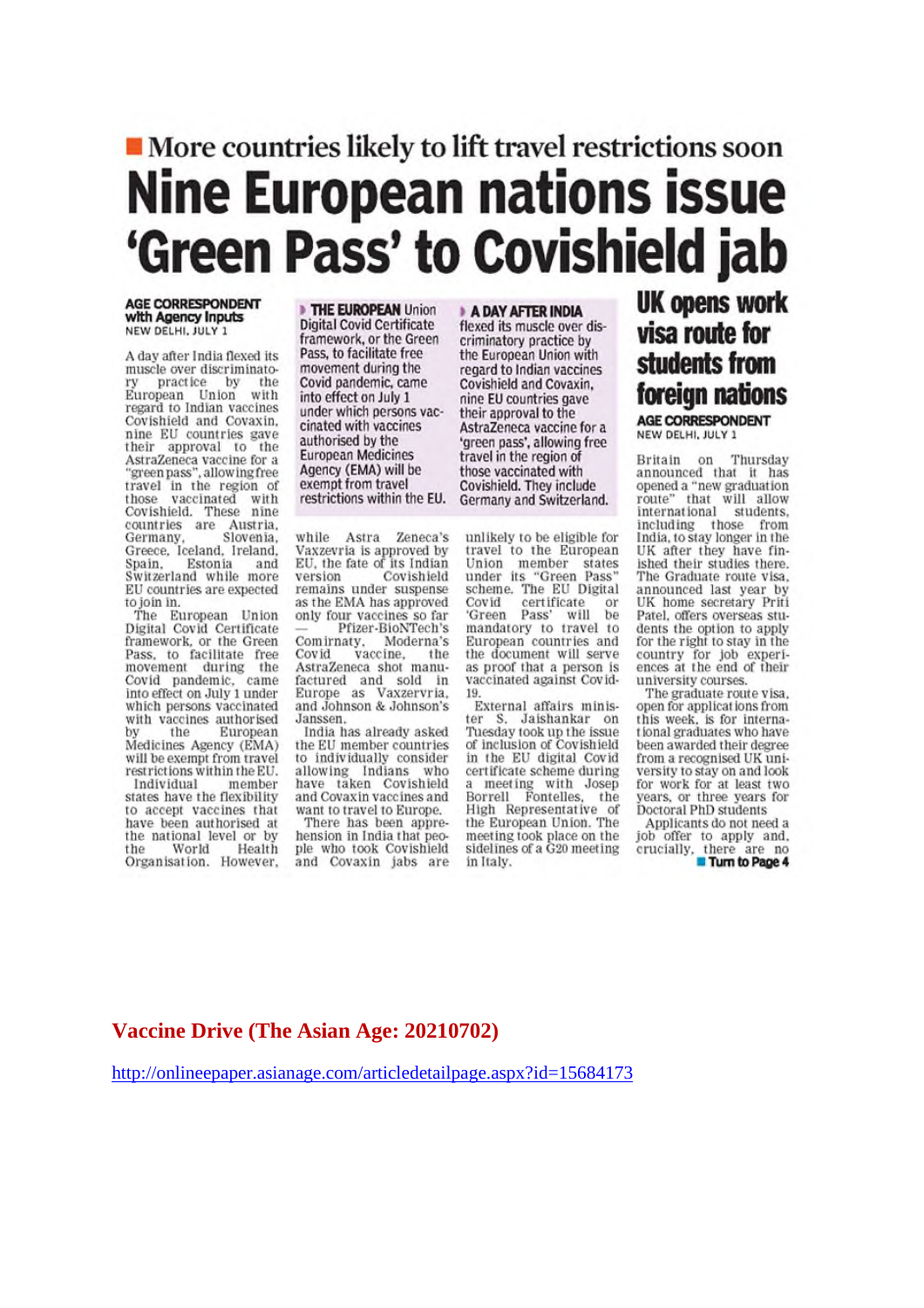# **Harsh Vardhan targets** critics of vaccine drive

48,786 new cases, 1,005 deaths in 24 hrs in India

#### **AGE CORRESPONDENT** with agency inputs NEW DELHI, JULY 1

Union health minister Harsh Vardhan on Thursday hit out at his political rivals, saying state leaders should spend more energy in planning vaccination<br>and not in creating panic. "If vaccine supply is still an issue, it's the fault of the states. I'm seeing irresponsible statements from various leaders regarding (the) largest vaccine drive. After Gol provided 75 per cent of vaccines for free, vaccination speed picked up and 11.50 crore doses were given in June," the<br>health minister said.

Vardhan Dr Harsh added that 12 crore doses of vaccines will be given to states and UTs in July and information in this regard was shared with them two weeks in advance. He said the allocation of vaccines for private hospitals will be done separately.<br>India on Thursday

recorded 48,786 fresh cases of Covid-19 and 1,005 deaths.

Meanwhile, Zydus Cadila has requested emergency use approval for its ZvCoV-D vaccine



Doctors celebrate National Doctors' Day at Masina  $-PTI$ Hospital in Mumbai on Thursday.

for children. The threedose vaccine is the "world's first Plasmid DNA vaccine" which is needle-free and termed safe for children.

"Data has been submitted to the DCGI for the world's first plasmid DNA-based Covid-19 vaccine. The vaccine has undergone testing that is among the country's<br>largest of such clinical trials," the company said in a statement. Another pharma company. Dr Reddy's Laboratories, said that the Russian safety data for the singledose Sputnik Light vaccine can be submitted before DCGI for approval in India.

The cumulative num-

ber of Covid-19 vaccine doses administered in the country has crossed 35 crore, according to the Co-WIN dashboard.

More than 9.61 crore vaccine doses have been administered to beneficiaries in the age group of 18-44 years, the the Union health ministry said.

It added that more than 38.17 lakh (38,17,661) vaccine doses were adminison Thursday, tered according to a provisional report compiled at 7 pm.

The ministry saíd 21,80,915 beneficiaries in the 18-44 age group received the first dose, while 84,107 were administered the second dose of the vaccine on Thursday.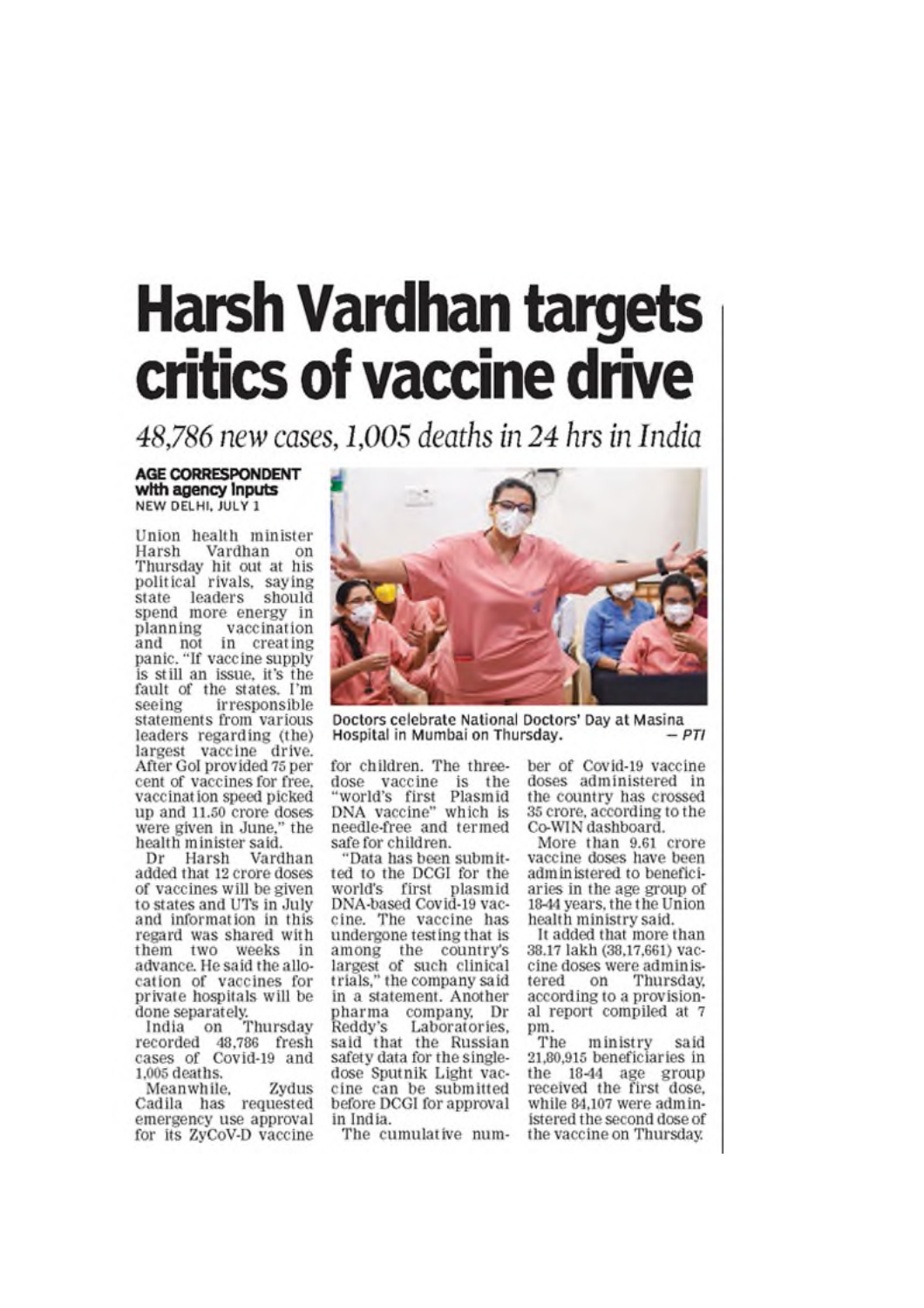#### **Corvid Impact (The Asian Age: 20210702)**

http://onlineepaper.asianage.com/articledetailpage.aspx?id=15684091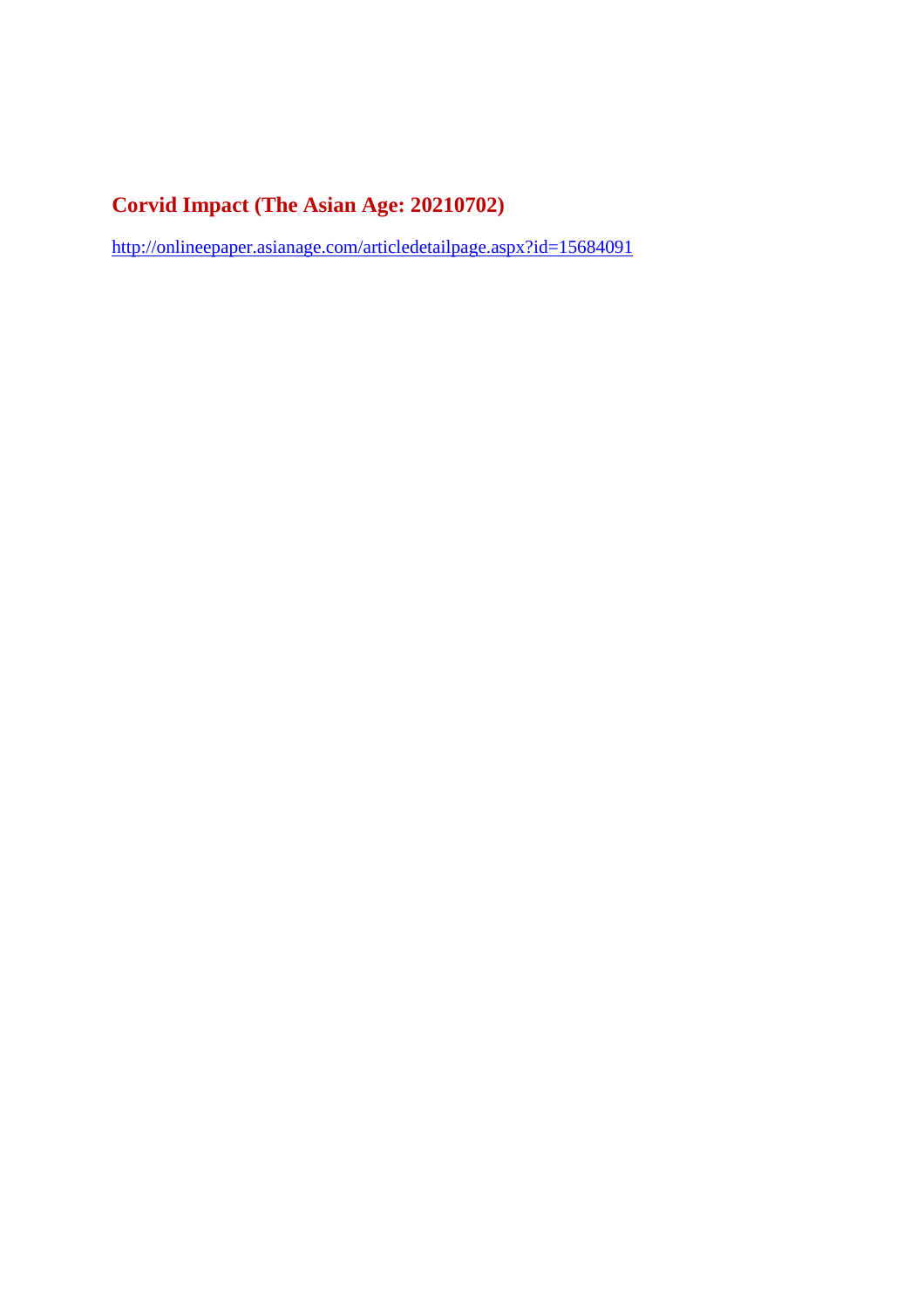# Covid's impact, WFH has hit India's women harder

Patralekha Chatterjee

**Dev 360** 

hat does being  $\mathbf a$ homemaker and a mother really mean for the vast majority of Indian<br>women? In an essay in The Atlantic last year. The Additional Islam<br>Helen Lewis, journalist<br>and author of Difficult<br>Women: A History of<br>Feminism in 11 Fights,<br>pointed out some nome truths which resonate<br>with millions of women<br>across the world, "When people try to be cheerful<br>about social distancing and working from home,<br>noting that William noting that Shakespeare and Isaac Newton did some of their best work while England was ravaged by the<br>plague, there is an obvious response: Neither of them had child-care responsibilities.

For millions of people<br>in many parts of the<br>world, things have not changed that much.

In India, the situation is particularly stark as a<br>new analysis from the Centre for Global Development reconfirms. The Global Childcare Workload from School and Preschool Closures During the Covid-19 Pandemic, by Charles Kenny<br>and George Yang of the US-based think tank,<br>estimates that women around the world each<br>provided as much as an additional 173 hours in childcare for free during<br>the pandemic. This is<br>about three times more than men (59 hours). The figures from India are even more extreme.

According to the study, which draws on pub-<br>lished data from multiple sources including Unes-<br>co and OECD, the estimated additional unpaid childcare burden per woman because of pandemic-related care burdens between January and October 2020 in India come as a huge surprise to anyone in India not<br>totally removed from ground realities.

Everyone, including Bollywood, pays tribute to motherhood. Think of Shashi Kapoor's iconic line from that 1975 blockbuster Deewar - "Mere<br>paas Ma Hain". A noble sentiment. But pedestalising mothers can lead to motherhood being rarely unpacked in terms of the extra hours of unpaid work in the popular discourse.

Women's unpaid care work has emerged as a big issue among progressive economists in recent years. But millions of women in India, as in many other countries,<br>are still socialised into accepting the notion that it is "natural" for women to be tasked with unpaid domestic work. And they should not complain.

But when we talk about women's "natural" role<br>in the context of unpaid work, what is traded off. and at what cost?

first-of-its-kind The pan-India tīme use survey (TUS), released by<br>the ministry of statistics and programme implementation last vear. tossed up some telling data. The survey, that covered 4.5 lakh persons aged six years and above. across 1.4 lakh house-<br>holds in India, offers valuable information about the activities performed by every individual and the time spent in each of these activities<br>during January-Decemduring bandary respondents were asked to recall what they did during ing the last 24 hours of the day of the survey.

Unsurprisingly, Indian<br>men were found to have spent a lot more time in remunerated work. Their participation in paid employment was found to be around 57.3

after children or adults, women were way ahead. Every day, women spent nearly five hours in<br>unpaid domestic work; for men, the corresponding figure was one hour and 37 minutes.

Sona Mitra, a feminist economist, associated<br>with the Initiative for associated What Works to Advance Women and Girls in the Economy (IWWAGE). has drawn attention to related troubling issues in her public presentations: according to OECD  $(2014)$  data, women in<br>India spent an average of 5.6 hours a day in unpaid work, compared to 52 minutes a day for men<br>(same source); ILO 2018 (same source); ILO 2018<br>shows on an average<br>women in India spent 297<br>minutes per day on<br>unpaid care work, as<br>against 31 minutes by<br>men (in paid work,<br>women spend only 160<br>minutes,compared to 360 minutes by men).

Ms Mitra points out the multiple implications of unpaid care work for<br>women - it means increased stress and less time for many other<br>things which women may want to do; it means reduced income earning potential, missed opportunities for upgrading<br>skills, education, sociali-<br>sation, and also leisure and entertainment.

Most important, it means entrenching the sexual division of labour. furthering gender inequalities and creating intergenerational an an intergenerational<br>cycle of "unpaid work"<br>for girls and women. The<br>bottomline — it leaves<br>women with fewer options and choices in<br>life, with all attendant consequences.

While working from home may open up more opportunities for a small section of middle class<br>and upper middle class women, for millions of<br>others, including large numbers of not-so-poor women, the closure of schools and childcare

**Unpaid care work** means entrenching the sexual division of labour, furthori dender na

centres, etc., during the<br>pandemic has made<br>things much tougher.<br>In an article in the<br>Economic and Political Weekly in May 2020,<br>Ashwini Deshpande, Ashwini professor of economics at Ashoka University, pre-<br>sciently flagged these<br>issues. "South Asia, India and Pakistan in particular, have among the most unequal norms of sharing domestic<br>chores and housework. Will the WFH (work<br>from home) regime, where middle class families have to manage without helpers, propel men<br>to share the domestic work burden more equi-<br>tably than they have<br>done in the past? Will the pandemic shift the social norms of sharing of<br>domestic work? Only<br>time will tell."

"Going forward", wrote Prof. Deshpande. "we should use this crisis to overhaul the current system that prevents<br>women from entering the workforce and when they do, by not reward-

ing them enough".<br>We can do this, she<br>added, "by recognising the myriad facets of women's work, the need for adequate compensation, putting support<br>structures in place that allow for an equitable<br>sharing of domestic<br>chores and care work, and most important, creating favourable opportunities for work and livelihoods within a conscious anti-discriminatory policy framework"

In India, less than a quarter of women are a<br>part of the labour force. Globally, India has<br>amongst the lowest rates of female labour force participation, with only<br>parts of the Arab world lagging behind **US** lagging oeninu us.<br>Worryingly, this trend<br>shows scant signs of<br>reversal. India's work-<br>force continues to rapid-

ly masculinise.<br>This must change, so that not only Indian women, but India realises its true potential. We must have an honest discussion about what<br>being a mother and homemaker really mean in the India of 2021.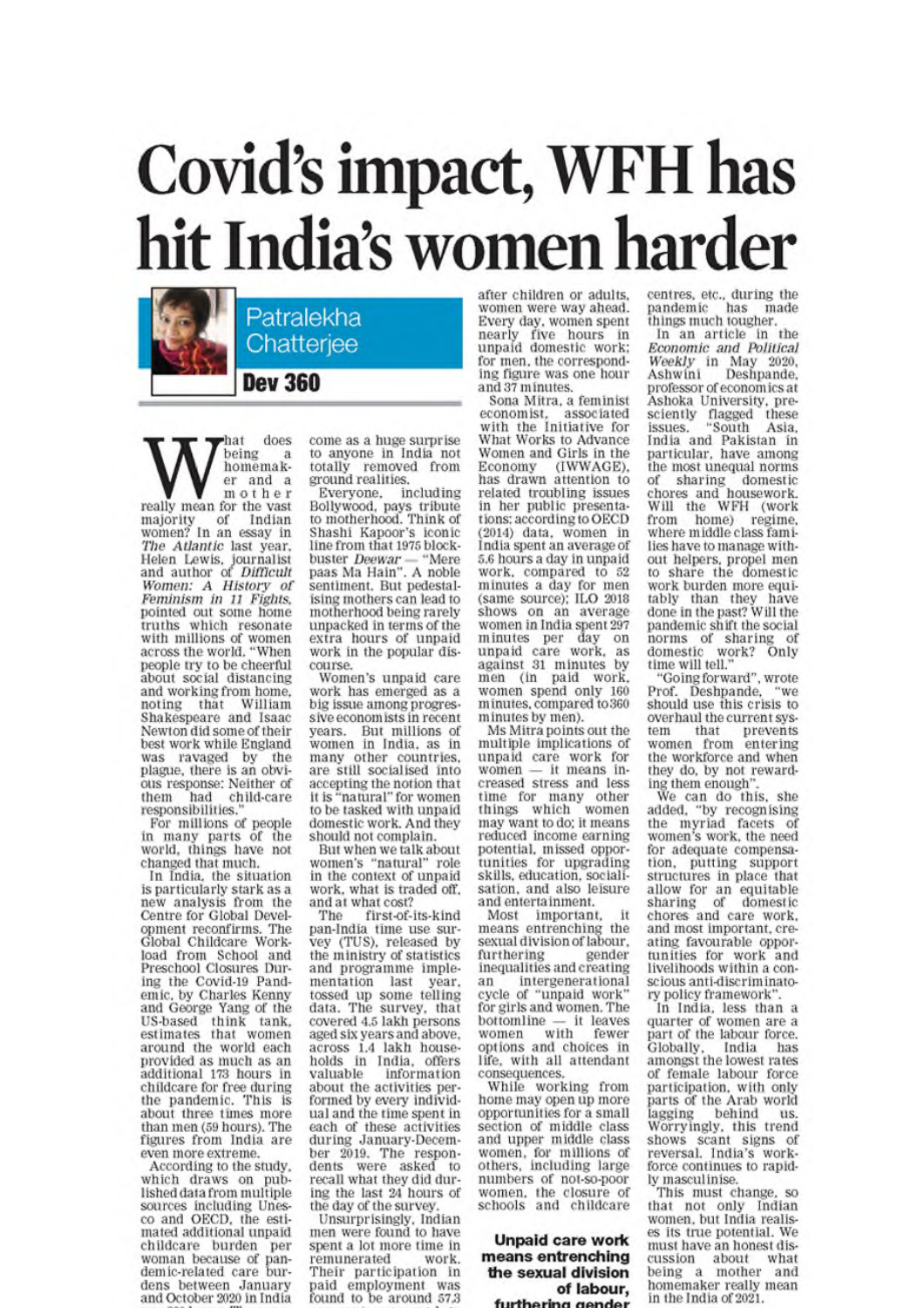#### **Covid Ex gratia (The Asian Age: 20210702)**

http://onlineepaper.asianage.com/articledetailpage.aspx?id=15684093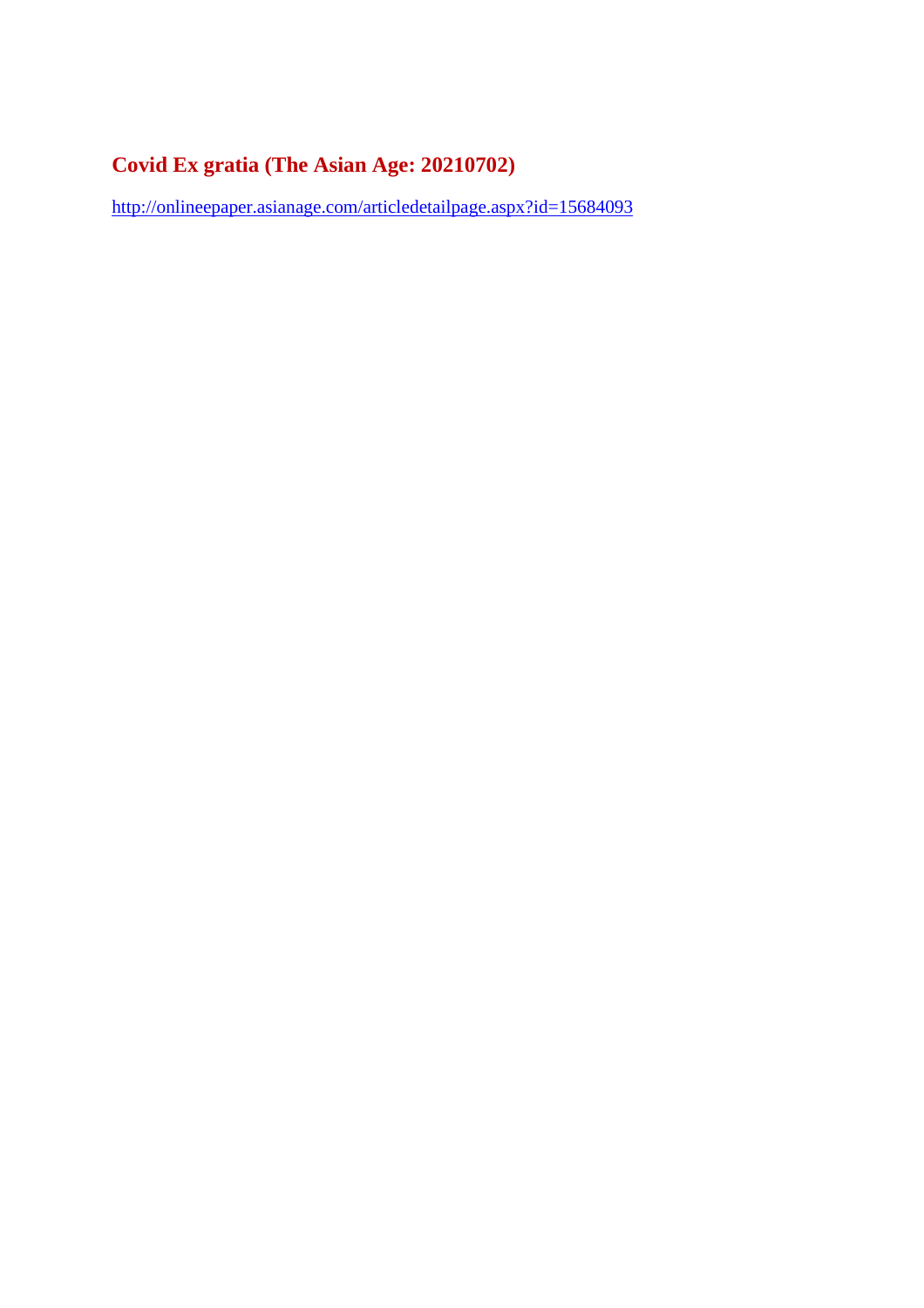# **THE ASIAN AGE**

#### **2 JULY 2021**

# SC nudge on Covid ex-gratia exposes govt sloth, red tape

The Supreme Court's directives to the National Disaster<br>Management Authority (NDMA) to frame guidelines for paying ex gratia compensation to victims of Covid-19 and to the governments to simplify the process of certification of deaths due to the pandemic have come as a big relief for a large number of people. The directives also expose the sloth that has become part of the character of the government even in the face of a national crisis and the love for red tape while dealing with the lives of worst-affected people in a given point of time.

The court's decision has come against the government's position that it did have the money but its focus is on providing food, medical care, oxygen, vaccination and on supporting the economy and not to pay compensation to the kin of four lakh odd people who have lost their lives due to the pandemic. The court, however, did not buy the argument and told the government that the relevant section of the National Disaster Management Act, 2005, says that the NDMA shall recommend guidelines for the minimum stan-

The court's decision has come against the government's position that it did have the money but its focus is not on helping the kin of the four lakh people who have lost their lives

dards of relief to be provided to persons affected by disaster, which shall include ex gratia assistance on account of loss of life. The government cannot run away from its responsibility, the court reminded it.

The government's argument not only sounded specious but also revealed its disdain for the legal responsibilities when it comes to bringing succour to the most vulnerable sections of people during a national disaster. The government conveniently forgot the fact that it had invoked the appropriate sections of the

Act while dealing with the pandemic but<br>chose to ignore those that talked of compensation. The court refused to accept the government interpretation of the law dealing with compensation as "recommendatory"; it is instead mandatory and statutory, the court said.

The judges who chastised the NDMA, the statutory body headed by the Prime Minister and vested with the power and responsibility to form a national strategy to face disasters, saying it failed to perform its duty but refrained from fixing the quantum of the compensation and instead left it to the wisdom of the executive. The court, in fact, limited itself to interpreting the law and reminding the government of its duty; it did not transgress the boundaries that separate the two branches of government.

The court's direction to streamline the process of certifying Covid deaths has not come a day earlier. Several state governments have been following a pattern that did not count a death as a Covid death if it comes after the victim tested negative for the virus. This is in fact not in conformity with the international practice and has two inimical impacts. One is that several deaths, which had indeed been caused by the virus, would not be counted, resulting in the denial of compensation to the relatives. The second is that it would deny the decision-makers the advantage of reliable and accurate data to analyse and take decisions on the ways to resist the pandemic. A simplified and transparent death certification process would hopefully reverse the practice.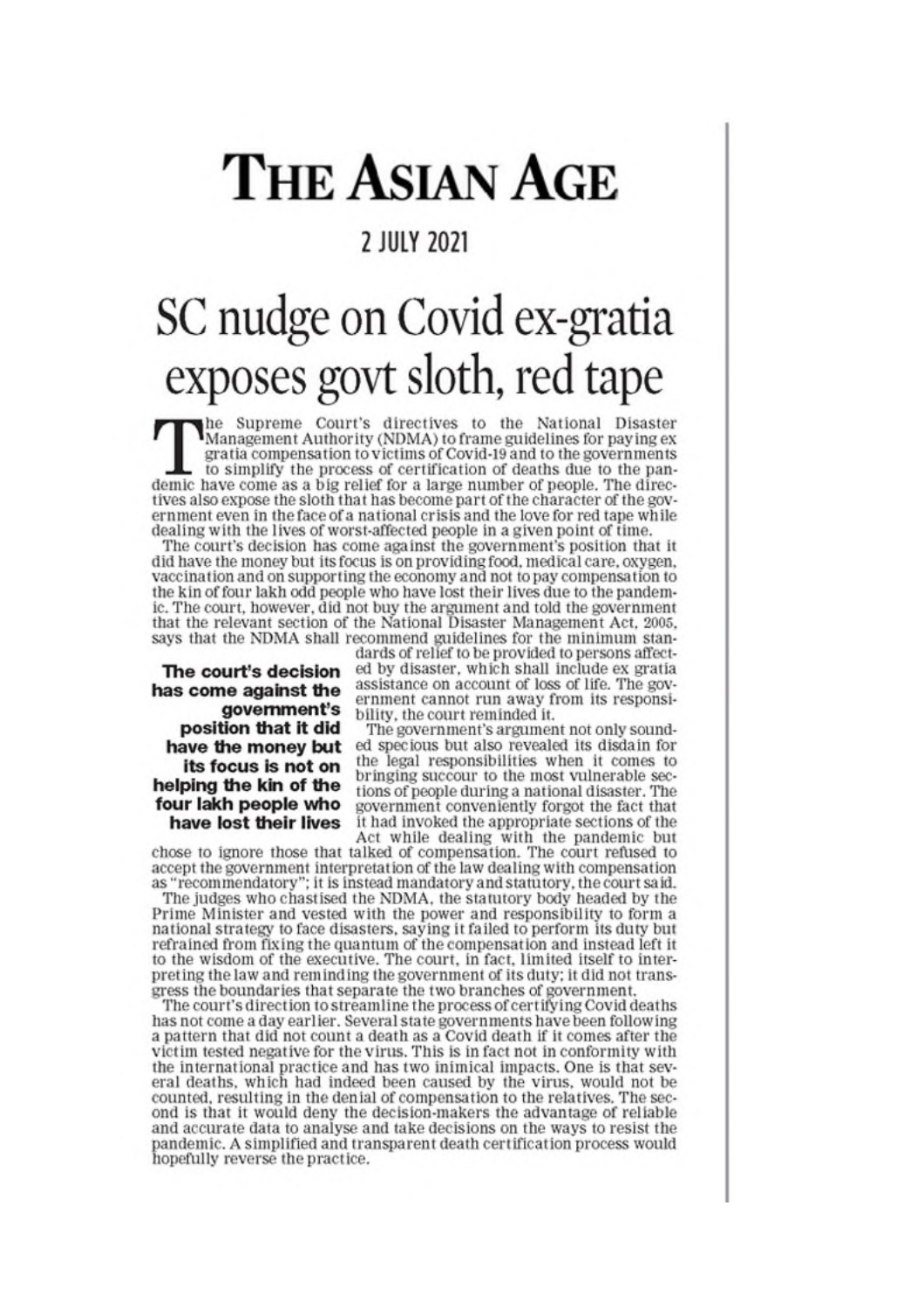#### **Covid-19 antibody test works**

#### **Explained: How the Covid-19 antibody test works, and how accurate it is (The Indian Express: 20210702)**

https://indianexpress.com/article/explained/how-covid-19-antibody-test-works-how-accurateis-it-7384463/

There are two types of tests that can determine if one has developed antibodies against a virus: a laboratory test, requiring a healthcare professional to take a blood sample from the patient, which is sent to a lab for results; or a rapid point-of-care test, which uses finger-prick blood and can be taken at home.

Since one of the most puzzling things about the coronavirus is how differently it affects individuals, testing is the best way to determine whether or not you have Covid-19. (Photo: AP)

Has the Covid-19 vaccine worked for me? Do I have antibodies to tackle coronavirus for a second time? These are some of the questions on peoples' minds when they go ahead and book themselves an antibody test.

As countries start re-opening, people are making sure they are 100% secure before stepping out into the new normal. As such, many have been seen falling back on antibody tests to ascertain their immunity against the novel coronavirus. While many nations have made an antibody test mandatory to determine whether vaccinated travellers need to get quarantined, there are offices which are asking for similar reports before allowing people to rejoin work.

However, with a lot of debate going on regarding the efficacy of such tests and whether these can be an indicator of one's immunity towards coronavirus infection, we explain what these tests are and how they work.

Newsletter | Click to get the day's best explainers in your inbox

What are antibodies?

Antibodies are proteins created by the body's immune system to fight a particular virus, such as SARS-CoV-2. With these being very specific for their intended target, antibodies directed towards one virus would not protect the body from another. In other words, if you have had the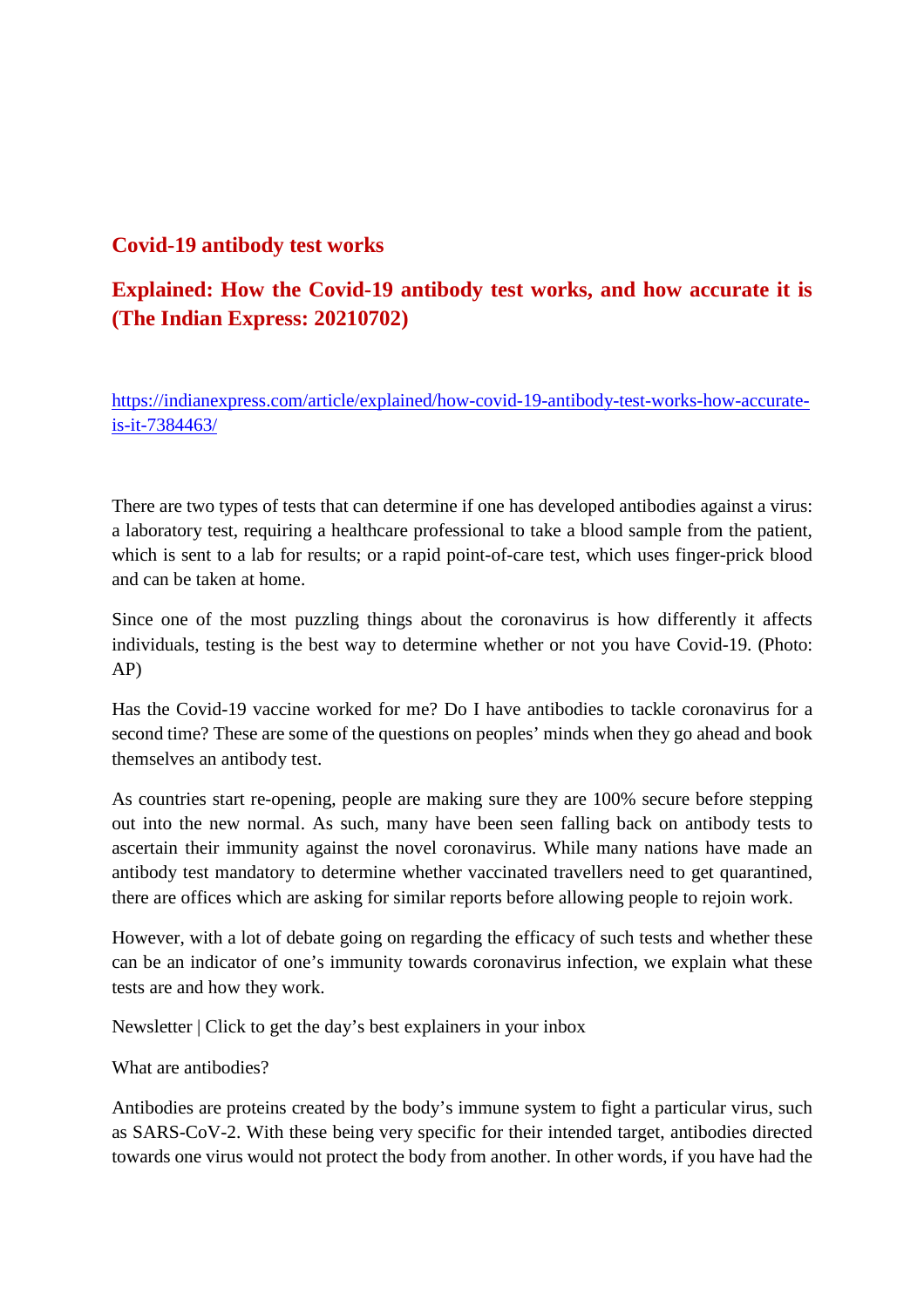measles, your body has antibodies for the measles virus, but measles antibodies will not protect you from catching a coronavirus

The antibody test, hence, isn't checking for the virus itself. Instead, it looks to see whether your immune system — your body's defense against any illness — has responded to the infection.

How does the antibody test work?

Of the five main types of antibodies that would be produced after an infection, a test looks for just three — immunoglobulins A (IgA), M (IgM) and (IgG).

White blood cells — specifically B lymphocytes — first produce IgM antibodies after being presented with a foreign antigen, but later switch to producing IgG or IgA antibodies. IgG antibodies are the most common type to be found in the blood and have the largest part to play in conferring immunity to bacteria or viruses, while IgA antibodies tend to be found in bodily secretions such as saliva.

According to the Centers for Disease Control and Prevention, IgM and IgG antibodies for SARS-CoV-2 antigens are usually produced between two and three weeks after infection, but it is not yet known as to how long these remain in the blood.

A positive antibody test result shows that one may have antibodies from a previous infection. One may test positive for antibodies even if they have never had symptoms of Covid-19. This happens when one has had an asymptomatic infection.

Sometimes a person can test positive for SARS-CoV-2 antibodies when they do not actually have those specific antibodies. This is called a false positive.

Also Read |Antibody test type and timing key in gauging Covid immunity

However, a negative result means that either one has not been exposed to the coronavirus, or even if one were, the time of your test was too soon for one's body to produce antibodies or the level of antibodies present at the time of the test were below the test's limit of detection. It typically takes one to three weeks after infection for your body to make antibodies.

How many types of antibody tests are there and how accurate are they?

There are two types of tests that can determine if one has developed antibodies against a virus: a laboratory test, requiring a healthcare professional to take a blood sample from the patient, which is sent to a lab for results; or a rapid point-of-care test, which uses finger-prick blood and can be taken at home.

A Cochrane review of 38 antibody test accuracy studies from four countries found that tests which looked for IgG/IgM antibodies had low sensitivity — the ability of the test to correctly identify samples with antibodies — during the first week since the onset of symptoms (30.1%). Sensitivity increased by the second week (72.2%) and peaked in the third week (91.4%).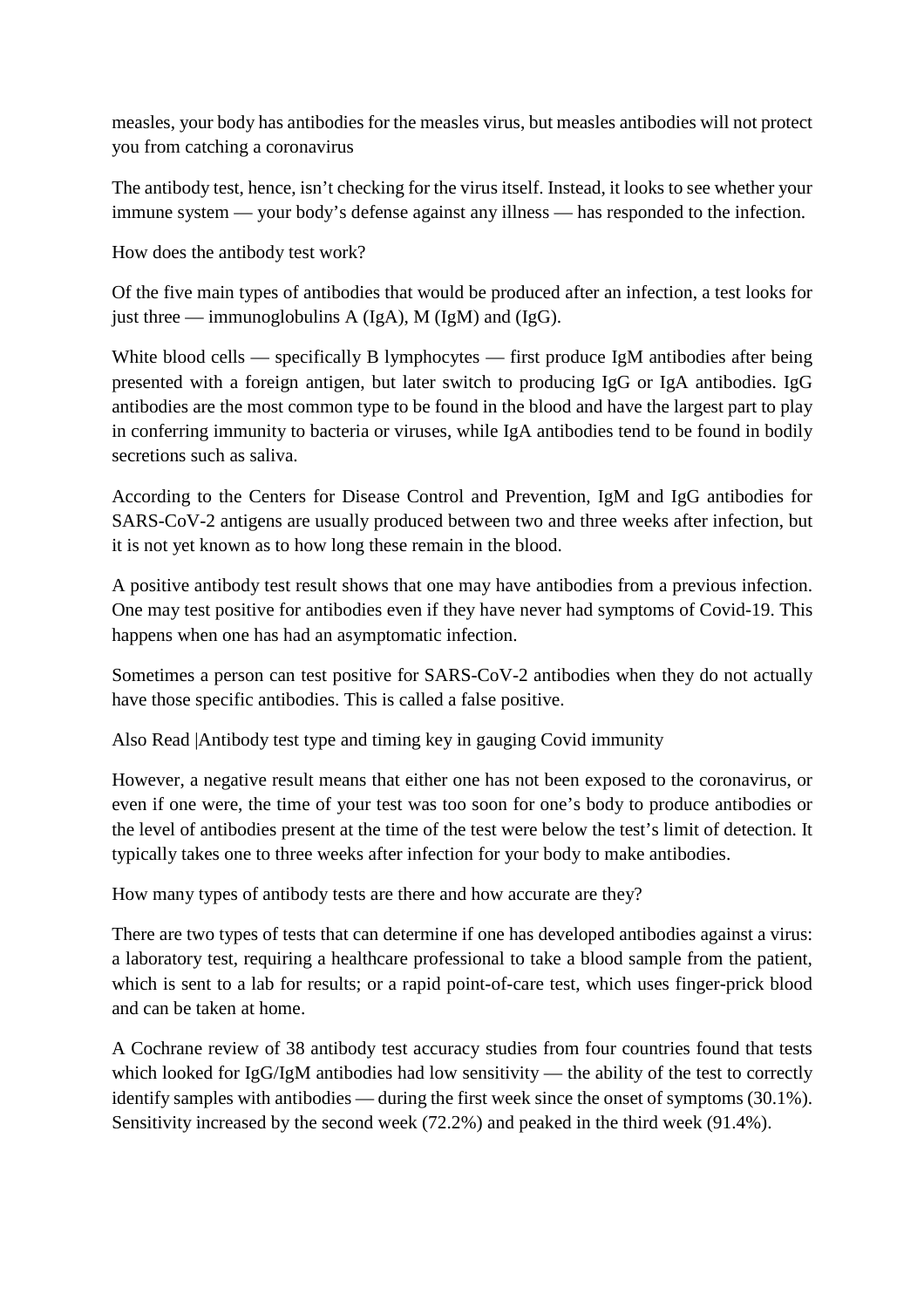The reviewers concluded that "antibody tests are likely to have a useful role for detecting previous Sars-CoV-2 infection if used 15 or more days after the onset of symptoms".

However, a report written by the Scientific Pandemic Influenza Group on Behaviours in April 2020 for the Scientific Advisory Group for Emergencies, expressed concern that even with a specificity rate of 98%, if 5% of a population had Covid-19, 28% who test positive for antibodies may not have actually ever been infected.

This is a question that researchers are eager to answer. In some diseases, the presence of antibodies means you are immune, or protected against future infection. Your body has learned to recognize that virus and has created antibodies to fight it.

However, for others, the immunity may fade over time. Researchers hope that having some antibodies to the coronavirus might protect you from a more severe case of Covid-19. More research will help clarify the relationship between having antibodies and being immune or protected from future SARS-CoV-2 infection.

The US Food and Drug Administration, on the other hand, believes the tests are unnecessary and unreliable, and should not be used to determine how much protection someone gains from Covid-19 vaccines. "If antibody test results are interpreted incorrectly, there is a potential risk that people may take fewer precautions against SARS-CoV-2 exposure," the FDA says.

Since one of the most puzzling things about the coronavirus is how differently it affects individuals, testing is the best way to determine whether or not you have Covid-19. Whether or not your antibody test is positive or negative, you should remember that you might still be able to catch Covid-19 or unknowingly spread the disease to someone else, regardless of whether you have any symptoms.

#### **How ZyCov-D vaccine works**

#### **Explained: How ZyCov-D vaccine works, how it is different (The Indian Express: 20210702)**

https://indianexpress.com/article/explained/explained-how-zycov-d-works-how-it-isdifferent-7385000/

ZyCov-D vaccine: If approved by the regulator, ZyCov-D will be the world's first DNA vaccine against infection with SARS-CoV-2.

zycov-d vaccine, zydus cadila vaccine, zydus cadila vaccine india, zydus cadila dna vaccineZyCov-D has been developed with the support of the central government's Department of Biotechnology and the Indian Council of Medical Research. (File)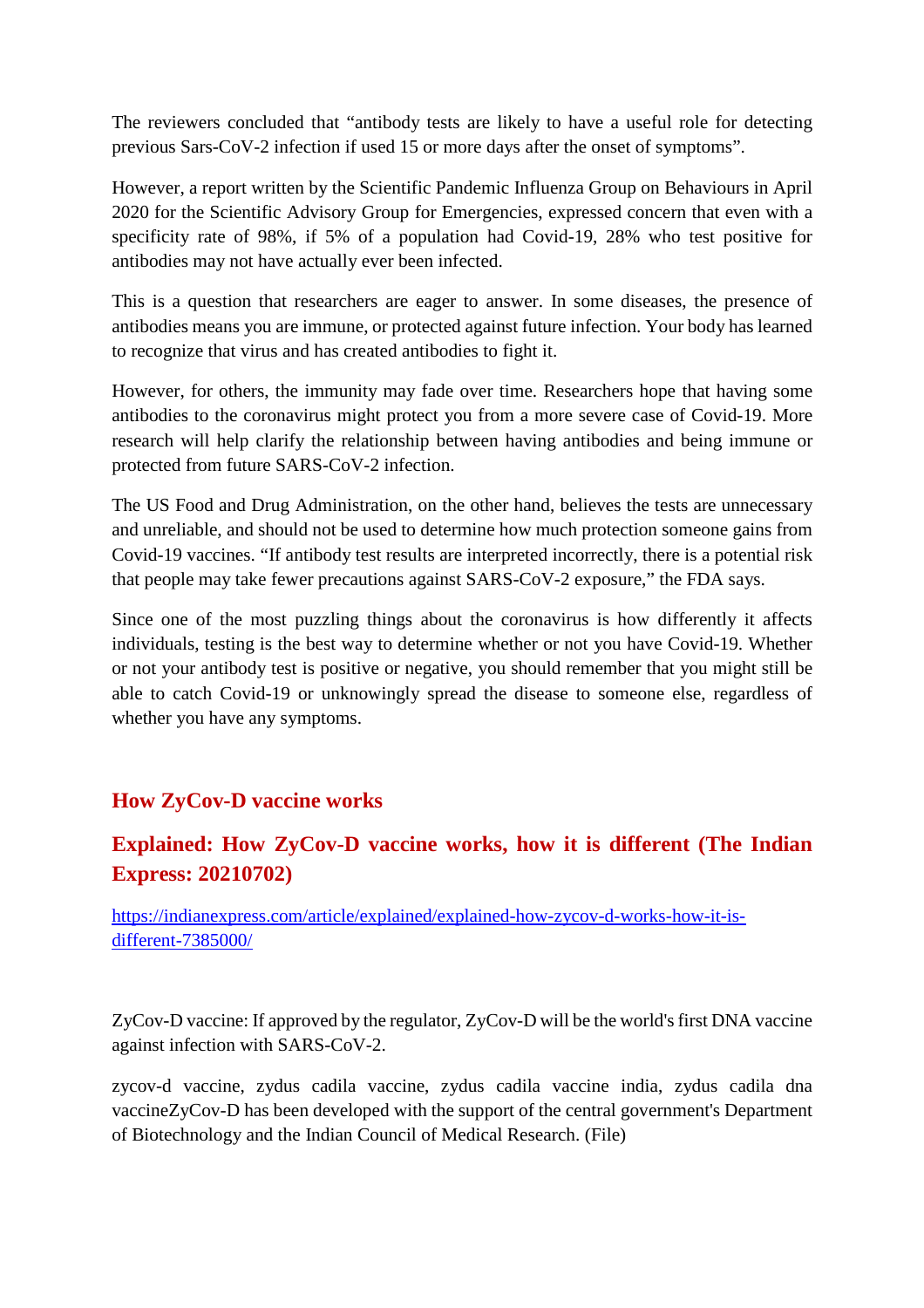Ahmedabad-based Zydus Cadila has applied to Central Drugs Standard Control Organisation (CDSCO), the national drugs regulator, seeking emergency use authorisation (EUA) for ZyCov-D, its Covid-19 vaccine.

If approved by the regulator, ZyCov-D will be the world's first DNA vaccine against infection with SARS-CoV-2.

What is the ZyCov-D vaccine, and how does it work?

ZyCov-D is a "plasmid DNA" vaccine — or a vaccine that uses a genetically engineered, nonreplicating version of a type of DNA molecule known as a 'plasmid'.

The plasmids in this case are coded with the instructions to make the spike protein of SARS-CoV-2, the coronavirus that causes Covid-19. Vaccination gives the code to cells in the recipient's body, so they can begin making the spiky outer layer of the virus. The immune system is expected to recognize this as a threat and develop antibodies in response.

Most Covid-19 vaccines currently are given in two doses, with a couple of single-shot ones also available. ZyCov-D by contrast, will be given in three doses, with an interval of 28 days between the first and second and second and third shots.

The other unique thing about the vaccine is the way it is given. No needle is used — instead, a spring-powered device delivers the shot as a narrow, precise stream of fluid that penetrates the skin.

ZyCov-D has been developed with the support of the central government's Department of Biotechnology and the Indian Council of Medical Research (ICMR).

#### **How safe and effective is the vaccine**

#### **How safe and effective is the vaccine? (The Indian Express: 20210702)**

ZyCov-D has been tested in phase 1, 2 and 3 clinical trials involving over 28,000 participants in all. A thousand of these participants were of ages between 12 and 18 years.

In December 2020, Zydus Group chairman Pankaj R Patel had said that the first two phases of the trial showed that the vaccine was "safe and immunogenic".

According to trial data so far, the vaccine has been able to bring down symptomatic cases of Covid-19 in those who received doses by nearly 67 per cent compared with those who did not get a vaccine. This is based on 79 to 90 RT-PCR confirmed cases of Covid-19 from those vaccinated in the phase 3 trials, Zydus Cadila managing director Dr Sharvil Patel said.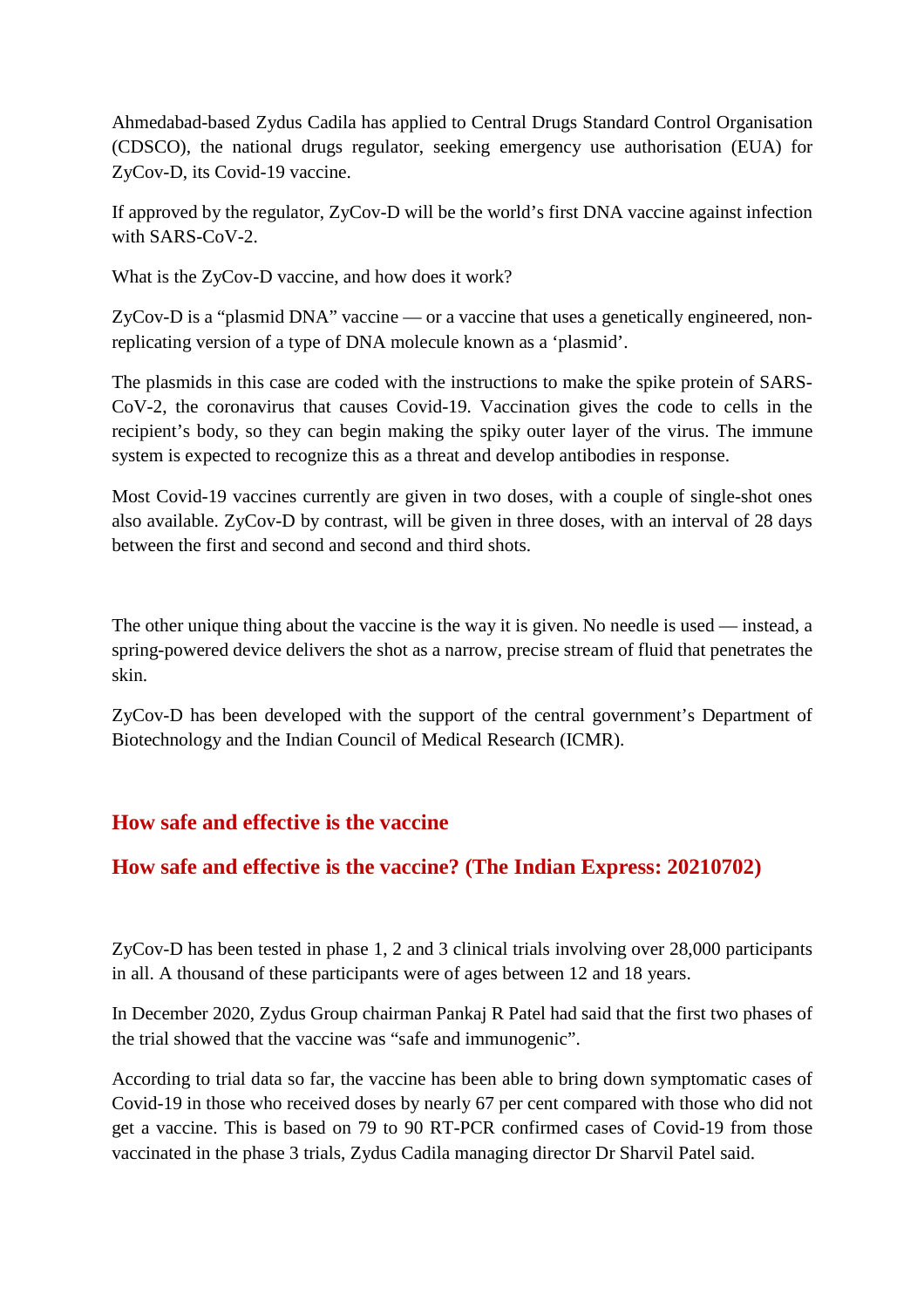Two doses of the vaccine seem to be enough to prevent people from developing severe symptoms of Covid-19 and to prevent death, while three doses keep even moderate symptoms at bay, according to trial data.

How does this vaccine fare against the Delta variant?

The large-scale phase 3 trial of ZyCov-D was conducted at 50 clinical trial sites across the country "during the peak of the second wave of Covid-19", and the company believes that this "reaffirms" the vaccine's effectiveness against the Delta variant of the coronavirus.

"You know that 99 per cent of all strains that have been found in sero (surveillance) tests have been the Delta variant… Our data was in the peak of April, May, and June," Dr Patel said.

He said the company can "upgrade" ZyCov-D "if needed" to target other variants of concern and variants of interest that become more infectious or virulent in nature. The company is currently "making the constructs" to study the current effectiveness of the vaccine in neutralizing these variants.

How ZyCov-D vaccine works, how it is different

How the antibody test works, and how accurate it is

Role of ventilation in preventing Covid transmission

Are there any concerns with the vaccine?

According to Dr Patel, the company has submitted data from phase 1 clinical trials of ZyCov-D, and this is "almost" ready to be published on a preprint server for peer review. It is preparing the phase 2 data for publication as well — but data from the phase 3 trial, which is still underway, will take another four to six months.

Public health activists have pointed out that little scientific evidence from the human clinical trials has been published so far on the vaccine's safety and immunogenicity (ability to prompt an immune response).

Historically, some safety concerns have been raised about DNA vaccines, including their potential, theoretically, to integrate into cellular DNA or cause auto-immune diseases.

However, physician and vaccine researcher Dr Margaret A Liu wrote in a 2019 article published in MDPI that "To date, both pre-clinical testing and careful clinical monitoring have shown DNA vaccines to not induce or to worsen auto-immunity…".

Zydus Cadila's Dr Patel said DNA vaccines are "non-infectious" by nature. They do not involve the use of other potentially harmful particles like viral vectors, which minimises the risk of vaccine-enhanced diseases, he said.

What happens here onward?